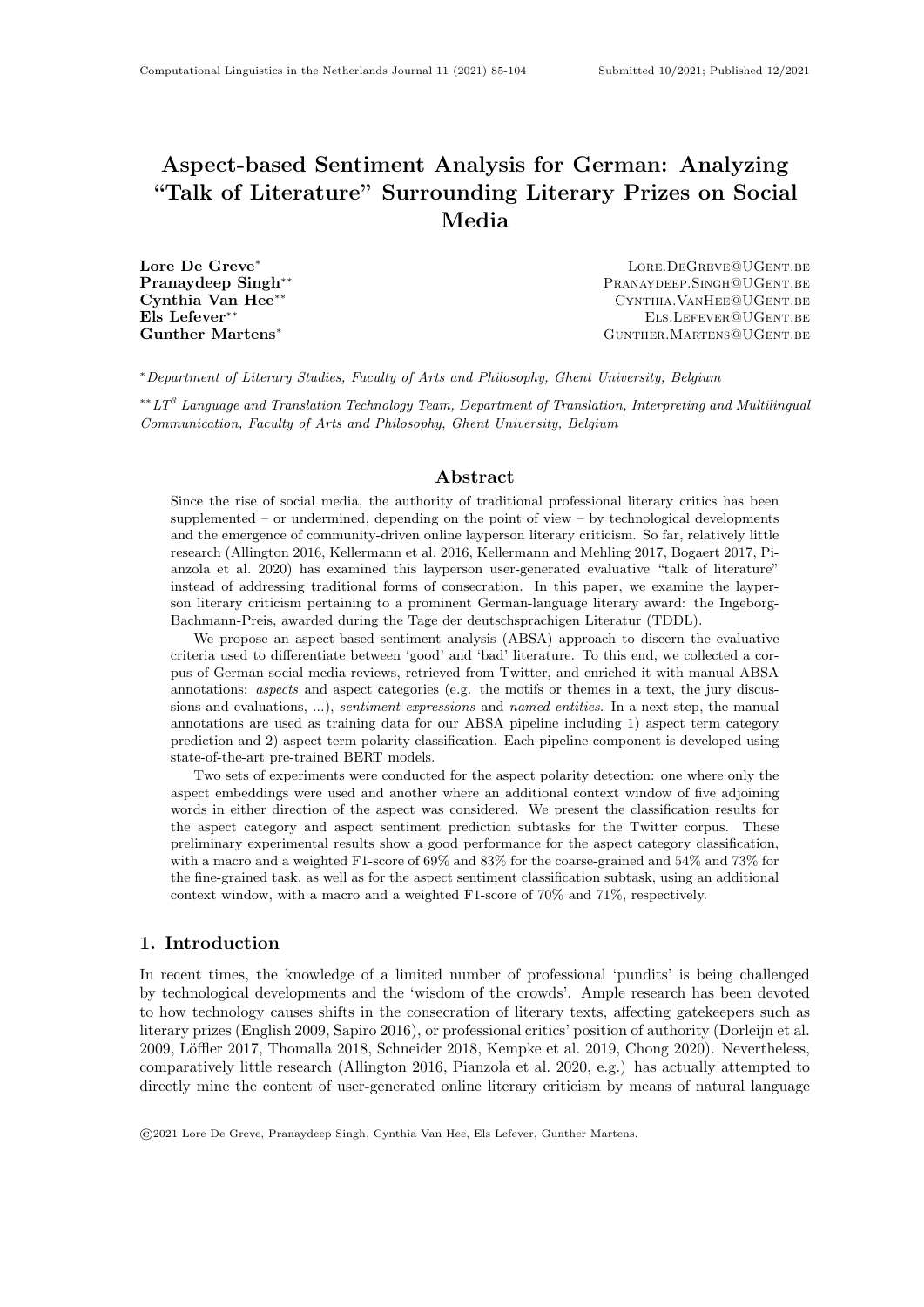processing. Text mining could help to examine the role of peer-to-peer recommendation systems and layperson critics as new literary gatekeepers and cultural transmitters. It is an important case in point to study the differences between professional critics and this 'wisdom of the crowd', especially since traditional gatekeepers of the literary field (e.g. publishers, reviewers) are increasingly trying to tap the potential of online reading communities.

We aim to present the language technologies used in the context of the FWO-funded research project entitled "Evaluation of literature by professional and layperson critics. A digital and literary sociological analysis of evaluative talk of literature through the prism of literary prizes (2007- 2017)".<sup>1</sup> This project aims to compare, analyse and mine the evaluative 'talk of literature' of both professional and layperson critics surrounding six prominent literary prizes in three different languages. In this paper, we will present our annotated corpus and suggest a sentiment analysis-based methodology to examine the professional and layperson literary criticism pertaining to the Germanlanguage Ingeborg-Bachmann-Preis and the Tage der deutschsprachigen Literatur (TDDL).<sup>2</sup> During this event, all nominated contenders read an unpublished narrative text in front of a jury and a live (television) audience. This literary prize is unique because the contributions are discussed by the professional jury in the presence of the author and the live audience, but also, and even increasingly so, by an online audience. A devoted following of ca. 1000 Twitter followers reacts, by using the #tddl-hashtag, both to the literary text and its discussion by the official jury. For several years now, the organisers have been encouraging the online audience to use the formerly inofficial, originally community-driven #tddl-hashtag when tweeting or posting about the literary prize and competition.

Our ultimate goal is to gain insight into the evaluative criteria used by both professional and layperson critics to discern 'good' from 'bad' literature, as well as to engage with the differences in evaluative practices across platforms and media.<sup>3</sup> In order to do this, we aim at performing finegrained aspect-based sentiment analysis (ABSA) on an annotated corpus consisting of comments and reader reviews on social media platforms, such as Twitter, Instagram and Goodreads. In the future, this system should make it possible to detect which sentiment is being expressed about a certain aspect or feature expression (e.g. contender, nominated book, jury, etc.) and named entities mentioned in such comments, and by whom. Consequently, we search to construct literary value through evaluative diction by using ABSA. In this paper, we will use a corpus of German tweets about the TDDL that have been enriched with manually added ABSA annotations on three levels: firstly the *aspects* and aspect categories, secondly, the *sentiment expressions*, and thirdly, *named* entities.

It should be clarified that there is a certain overlap between feature expressions and named entities. What we call feature expressions or aspects consist of a target word or phrase that is labelled or identified as an entity type or main aspect category and an additional attribute or aspect subcategory. Several of the aspects, however, such as mentions of the names of the jury members or contenders, are at the same time a named entity as well. Take the example sentence 'Ich liebe Birgit Birnbacher!' (translation: 'I love Birgit Birnbacher!'). On the one hand, the target words 'Birgit Birnbacher' are an aspect, which would be labelled as main aspect category "Contender" and aspect subcategory 'general'. This would result in the annotation label 'CONTENDER General'. The entity type consists of uppercase letters and is separated from the attribute label by an underscore. If the attribute label consists of multiple words (cf. included examples of aspect categories), these are also

<sup>1.</sup> For more information: https://research.flw.ugent.be/en/projects/evaluation-literature-professional-andlayperson-critics-digital-and-literary-sociological or https://www.talklitmining.ugent.be/.

<sup>2.</sup> Translation: "Ingeborg-Bachmann-Prize" and "Days of German-Language Literature"

<sup>3.</sup> On the one hand, the texts that are presented during the TDDL might be considered examples of 'good' literature by virtue of being nominated. As a consequence, it could be argued that they therefore do not represent 'bad literature'. On the other hand, however, it is important to keep in mind that the judges each invite or nominate two authors to write a text instead of nominating an already existing and published work. The other judges, and indeed the audience as well, do not necessarily agree on the status of these texts as 'good literature', for instance the heated jury discussion and controversy surrounding Martin Beyer's text Und ich war da in 2019.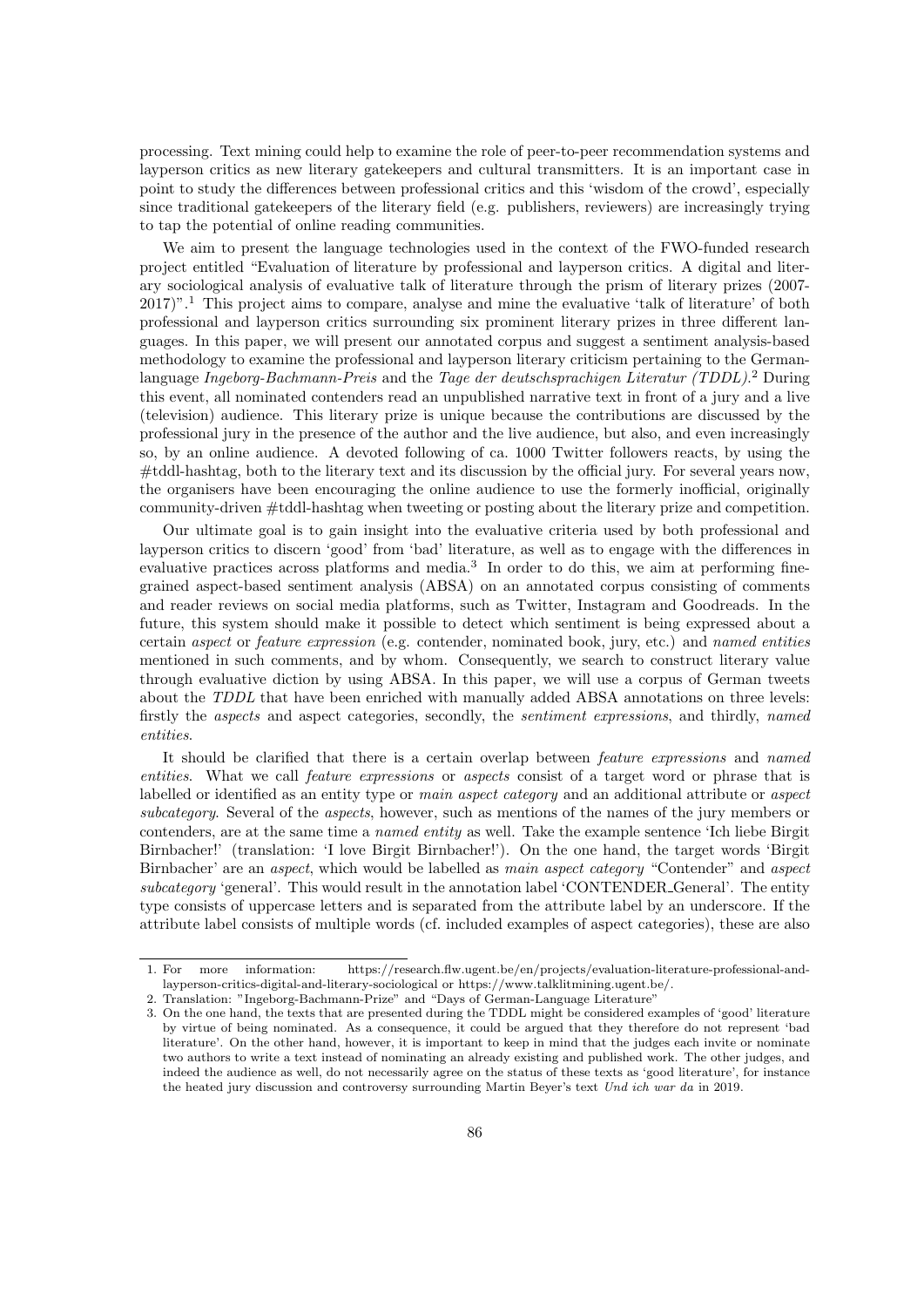separated by an underscore. On the other hand, 'Birgit Birnbacher' is of course also a named entity, namely the personal name of one of the competitors.

These manual annotations are then used as training data for our ABSA pipeline including both aspect term category prediction and aspect term polarity classification. Our focus will mainly be on both the advantages and technical challenges raised by the nature of the corpus and the annotation system. Furthermore, we aim to describe the preliminary conditions and results for arriving at a model that will allow us to perform the aspect term category prediction and aspect term polarity classification on our corpus. Each pipeline component is developed using state-of-the-art pre-trained BERT models and we conducted two sets of experiments for the aspect term polarity classification. In the first experiment, only the aspect embeddings were used, whereas in the second one an additional context window of five adjoining words in either direction of the aspect was taken into consideration. We thus present the classification results for the aspect category and aspect sentiment prediction subtasks for our training corpus.

### 2. Related Research

Sentiment Analysis concerns the automatic identification and analysis of "people's opinions, sentiments, evaluations, appraisals, attitudes, and emotions towards entities such as products, services, organizations, individuals, issues, events, topics, and their attributes" (Liu 2012, p. 1). The polarity is then the value or direction of opinion expressed (usually positive, negative and neutral). The study of sentiment analysis is possible at three levels: the document, sentence, and aspect level (Hu and Liu 2004). The latter approach is the task of Aspect-Based Sentiment Analysis (ABSA), which has mainly focused on customer reviews from websites and e-commerce platforms such as Amazon, Yelp, etc. ABSA then identifies the polarity of target entities and their aspect categories (Pontiki et al. 2016).

While ABSA is thus a common task (De Clercq et al. 2017, Balahur et al. 2019) with regard to domains such as restaurants, consumer technology and, to a lesser extent, movies, there have been few attempts to apply ABSA to domains that express sentiment in less lexicalized or straightforward ways. Jurafsky has done similar work in his article "linguistic markers of status in food culture" (Jurafsky et al. 2016). In an article on Australian book reviews, Stinson argued that "[c]omputational sentiment analysis—at least the kind enabled by off-the-shelf software tools—does not yet present an adequate means for determining polarity of book reviews"(Stinson 2016, p. 114). Stinson also argues for the necessity of going beyond sentence-level sentiment mining and doing ABSA in view of a recurring trait of corpora containing literary criticism, namely their tendency to voice criticism by means of the "compliment sandwich"(Stinson 2016, p. 108), in other words, by making use of elements of the epideictic discourse strategy of praising and blaming for purposes of nuance and comparison.

BERT-based models have been successful on a wide range of NLP tasks, including sentiment analysis (Xu et al. 2020). Yet, most approaches to sentiment analysis in German are still operating lexicon-based (Fehle et al. 2021) or at sentence-level (Jacobs et al. 2020). Aspect detection in (literary) book reviews is still in its infant stages (Villaneau et al. 2018). While the interest in amateur reviews of fictional literature is growing, neither case-based (Peplow et al. 2015) nor corpusbased research into online reading groups (Moser and Dürr 2021) actually engages in distant reading. There are ongoing efforts to take into account implicit sentiment (e.g. figurative speech) in online amateur reviews (Berenike and Messerli 2019). Cultural analytics approaches (Walsh and Antoniak 2021) target amateur criticism in a similar large-scale way, though without ABSA. The approach of Hofmann and colleagues (2021) is the most sustained effort to date to enrich sentiment/emotion analysis with world knowledge through semantic role and event identification attuned to specific domains. A related angle of attack is to be found in the Ghent-based research on exploring implicit sentiment evoked by events rather than by explicit evaluative diction (Van Hee et al. 2021). Efforts are under way to mine literary texts by means of sentiment analysis, though mostly concentrated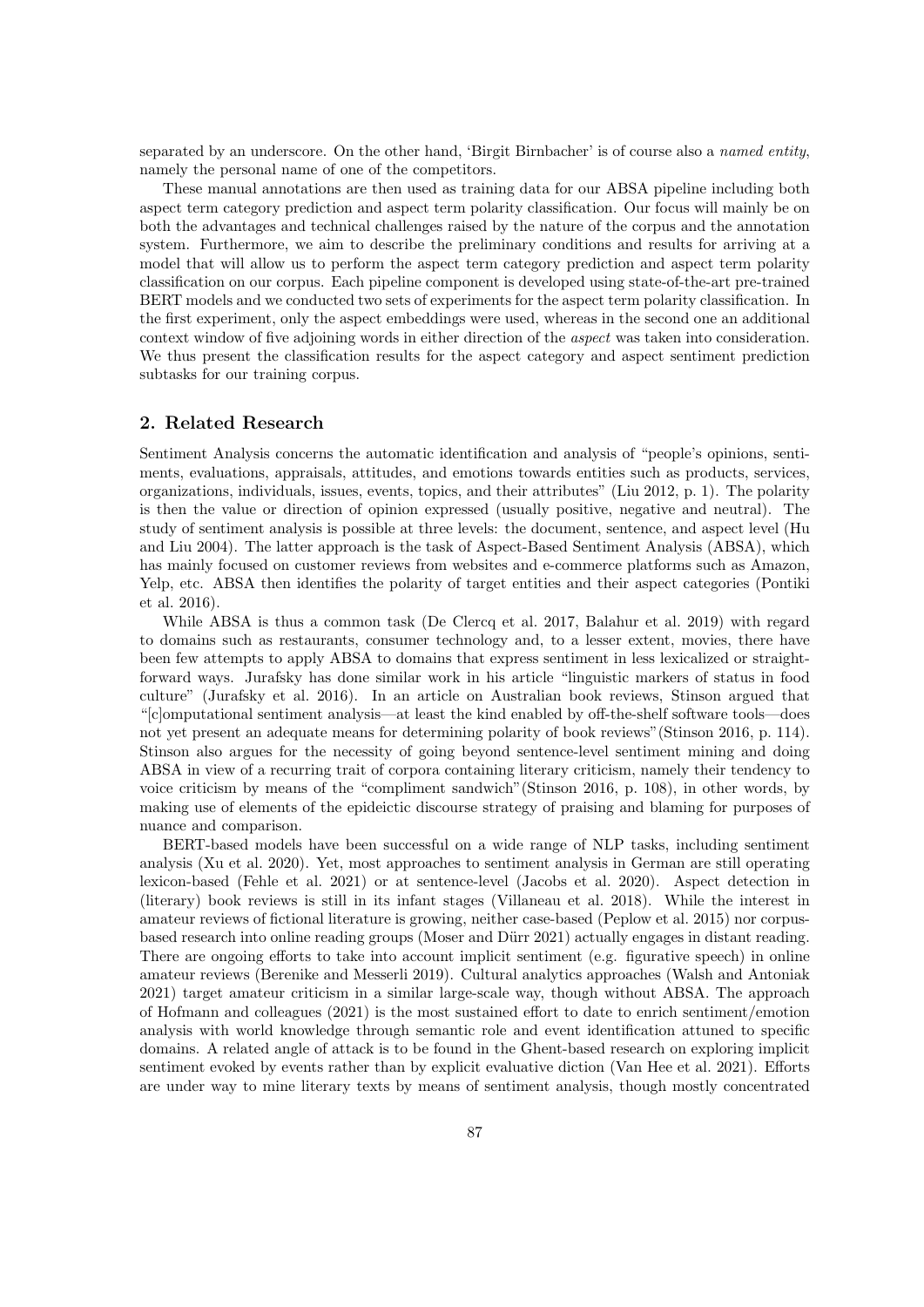on drama texts that feature explicit speaker identification (Schmidt et al. 2021). To the best of our knowledge, this is the first study investigating fine-grained sentiment analysis on German social media posts about literary prizes.

## 3. Corpus Construction and Annotation

While the overarching project's entire corpus comprises comments on literary prizes in three different languages (i.e. English, Dutch and German), we focus on the specific challenges raised by performing sentiment mining on a German-language subsection of our corpus, namely on the tweets about the Ingeborg-Bachmann-Preis. The time frame for the collected data ranges from 2007, when Twitter was founded and the very first tweets about the Bachmann-Preis were created, up until 2019. The Bachmann-Preis has its own official Twitter account, @tddlit, and encourages the online audience to use  $\#$ tddl as the hashtag when tweeting about the TDDL and the Bachmann-Preis.<sup>4</sup> In addition to the official #tddl-hashtag, we scraped similar relevant hashtags, for example by adding the year to the official hashtag, such as #tddl16 and #tddl2016, or by looking for other terms that might refer to the prize, e.g. #bachmannpreis or #bachmannwettbewerb. This led to a definitive list of 46 hashtags used between 2007 and 2019 (see Figure 1). We then collected all tweets containing these hashtags and removed those created outside of the examined time frame. In our paper, we

|   | All scraped TDDL-Hashtags on Twitter (2007-2019) |           |           |
|---|--------------------------------------------------|-----------|-----------|
| ٠ | bachmannbewerb                                   |           | tddl08    |
|   | bachmannpreis                                    |           | tddl09    |
|   | bachmannpreis2010                                | $\bullet$ | tddl10    |
|   | bachmannpreis2013                                |           | tddl11    |
| ٠ | bachmannpreis2014                                | ٠         | tddl12    |
|   | bachmannpreis2015                                | ٠         | tddl13    |
| ٠ | bachmannpreis2016                                |           | tddl14    |
|   | bachmannpreis2017                                |           | tddl15    |
|   | bachmannpreis2018                                |           | tddl16    |
|   | bachmannpreis2019                                |           | tddl17    |
|   | bachmannpreisträger                              |           | tddl18    |
| ٠ | bachmannpreisträgerin                            | $\bullet$ | tddl19    |
|   | bachmannpreisträgerinnen                         |           | tddl2009  |
| ٠ | bachmannpreiswettbewerb                          | ٠         | tddl2011  |
|   | bachmannwettbewerb                               |           | tddl2012  |
|   | bachmannwettbewerb2018                           |           | tddl2013  |
|   | ingeborgbachmannpreis                            |           | tddl2014  |
|   | ingeborgbachmannpreis2018                        |           | tddl2015  |
|   | ingeborgbachmannpreisträgerin                    | ٠         | tddl2016  |
|   | tagederdeutschsprachigenliteratur                |           | tddl2017  |
|   | tagederdeutschsprachigenliteratur2018            | ٠         | tddl2018  |
|   | tddl                                             | ٠         | tddl2019  |
| ٠ | tddl07                                           | ٠         | tddlkanon |

Figure 1: Overview of the scraped TDDL-related hashtags.

will present the annotation procedure and the subsequent steps towards automatising annotation of this corpus using a semi-supervised learning system. We annotated our training data, which will be used to set up said semi-supervised learning system, using INCEpTION (Klie et al. 2018). In INCEpTION, we created three layers, one for the aspects or feature expressions, one for the named

<sup>4.</sup> To safeguard the personal and privacy rights, tweets will be cited by mentioning only the tweet-ID, name of the website, date and last access of the collected tweet, e.g. 867326032038199297. Twitter, 24 May 2017. Accessed 14 September 2020.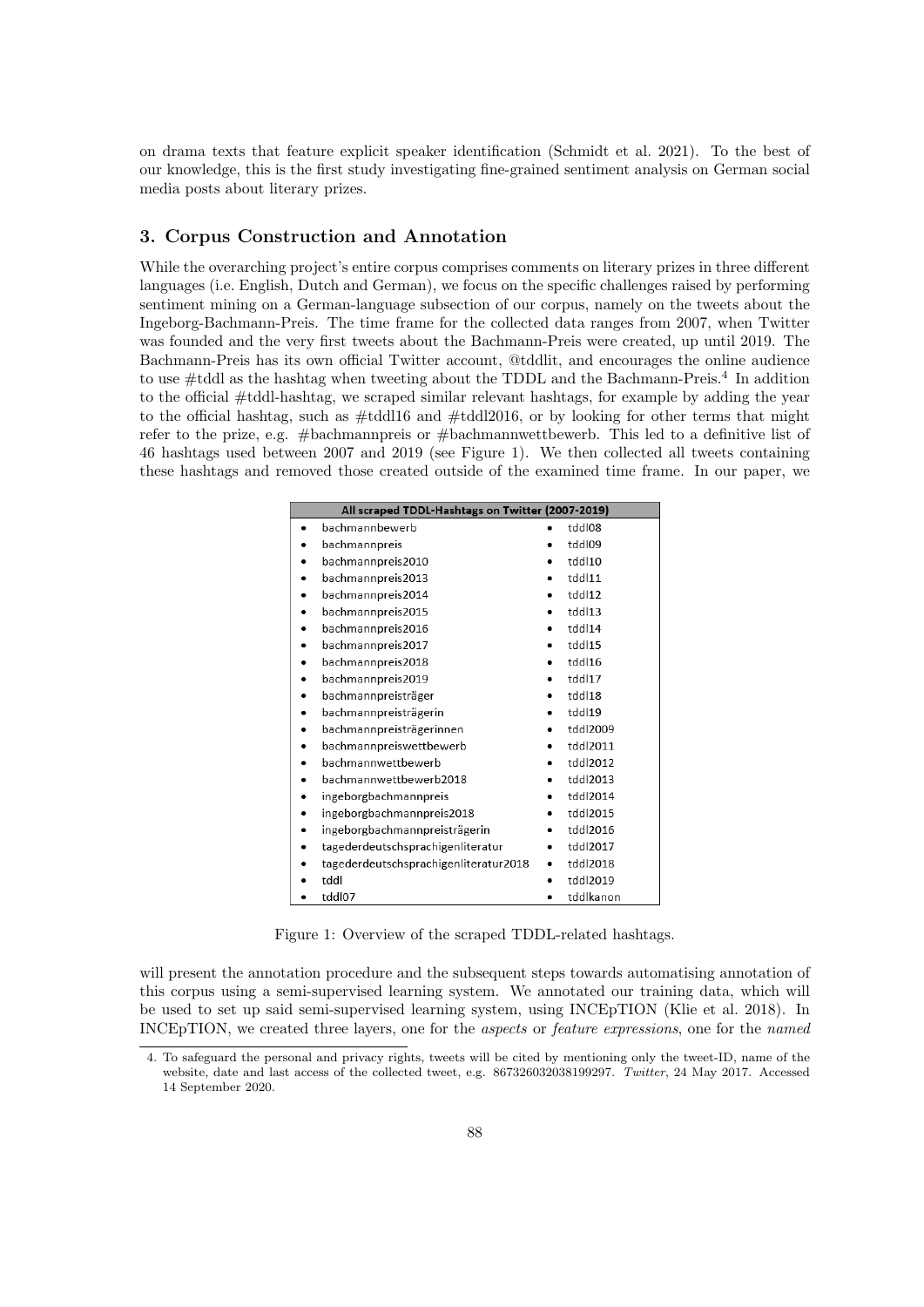entities and one for the polarity triggers or sentiment expressions. In order to categorise the aspects that are mentioned and evaluated in the tweets, we identify the relevant target words and label these, using a layered labelling system consisting of 7 main categories that are relevant in the context of literary prizes, namely "Text", "Reading", "Contender", "Jury", "Onsite Audience", "Meta" and "Allo-References". These categories group all aspects referring respectively to the nominated and competing texts, the live author-readings of said texts, the competing authors, the official jury of the prize, the audience present in the Bachmann-Preis studio, the meta-aspects of the prize and the references or comparisons made by the jury or the Twitter-users to other authors, literary works, musicians etc. Each main category is then divided into smaller and more specific subcategories, as illustrated by Figure 2, to gain a more detailed understanding of the content of the literary discourse. For the Text-category, for example, there are specific subcategories for those *feature expressions* that concern the characters, the flow, rhythm or punctuation of the text, its form, the text in general, the general content or plot, the language or style, motifs or themes, the point of view or narration, quotes from the text and the title. One of our aims is to discover how fine-grained the automatised identification and labelling of such aspects or feature expressions may be. We also annotated the named entities, the current focus however, is on the aspects and polarity. The list of main and subcategories was specifically designed based on a close reading of around 10,000 of the tweets surrounding the Bachmann-Preis and was created as to be suitable for other literary prizes and other corpora, e.g. Instagram posts, Goodreads reviews, reviews in newspapers, etc. Contrary to named entities, which are by definition explicit, aspects can sometimes be implicit. If there is an implicit reference to a certain aspect, we mark the word, the phrase or, if necessary, even the whole sentence as an aspect and label it with a tag that refers to the corresponding implied aspect. These references can be personal pronouns or articles, for example in "Das ist nur deshalb nicht schlechter als Stella, weil es nicht ganz so lang ist. #tddl.<sup>5</sup> In this tweet "Das" refers to the nominated text in general and would therefore be tagged as "TEXT General" and is evaluated negatively. The implied aspect may also consist of other words or phrases; in the tweet "Yes! Gratulation an Birgit Birnbacher! #tddl", the explicit aspect is the contender "Birgit Birnbacher", who is being congratulated and is thus evaluated positively, which is expressed by the *sentiment expressions* "yes" with exclamation mark and the word "Gratulation".<sup>6</sup> Additionally, the word "Gratulation", however, also implies another aspect, namely the award ceremony, which is also evaluated positively. This word would therefore be tagged as an aspect with the label "META Winner Award-Ceremony".

We employ a tripartite polarity, using the labels 'positive', 'neutral' and 'negative' to label the sentiment expressions or polarity triggers in our corpus. These are then linked to the aspects or feature expressions as well as the named entities occurring in the tweets. In our corpus, positive and negative sentiment is most frequently expressed explicitly by sentiment bearing words or explicit evaluative diction in the form of adjectives and adverbs (e.g. "gut", "begeistert", "innovativ", "großartig", "peinlich", "schlecht", "furchtbar", "leider", "zu", ...), verbs (e.g. "gefallen", "lieben", "befürchten", gratulieren", "nerven", "sich freuen", "hassen", ...), nouns (e.g. "Lieblingstext", "Kitsch", "FavoritIn", "Kolportage", "Problem", "SprachkünstlerIn", "Lob", ...) as well as combinations of these, sometimes in addition to negations. However, during annotation we also take punctuation, most often exclamation marks, (e.g. "Es geht wieder los!") as well as capitalisation or alternative spelling of words (e.g. "DANKE", "Es geht loooooos", "WAAAAAS?!", ...) into account as a possible indication or amplifier of sentiment. Nevertheless, sentiment expressions, similar to aspects, can be (more) implicit as well. These implied polarity triggers may consist of figurative speech or descriptions of actions that indicate (dis)approval (e.g. "fulminanten Internet-Applaus" or "ich schwenke Pompoms"), of comparisons to other works or authors - a comparison to Ingeborg Bachmann or Franz Kafka will imply a positive evaluation, whereas comparisons to works like

<sup>5. 1144937827244920834.</sup> Twitter, 29 June 2019. Accessed 18 January 2022.

Translation: "The only reason this is not worse than Stella is that it is not quite as long. #tddl".

<sup>6. 1145260003303022593.</sup> Twitter, 30 June 2019. Accessed 18 January 2022.

Translation: "Yes! Congratulations to Birgit Birnbacher! #tddl".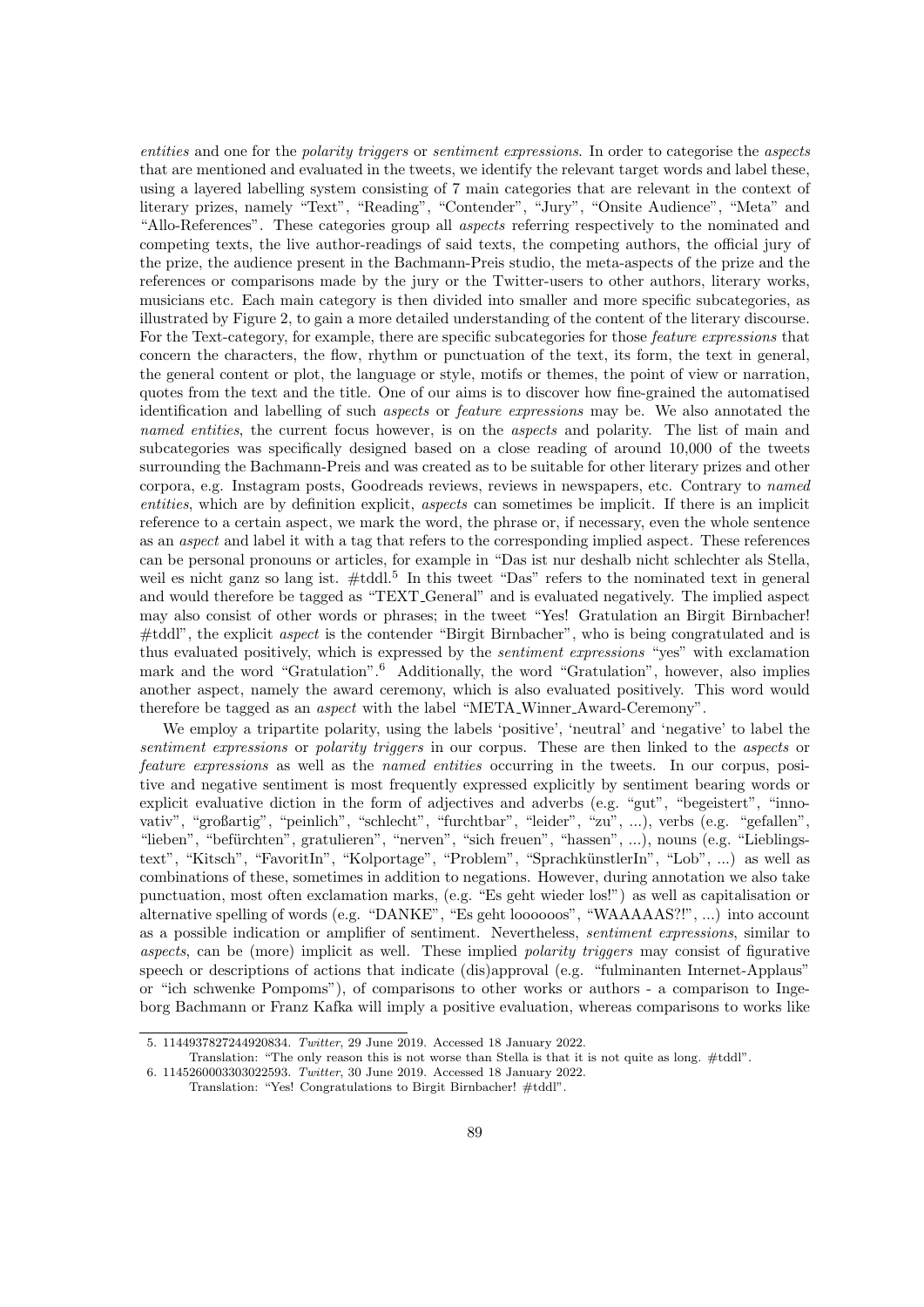Würger's *Stella* will be negative - but also of interjections or exclamations (e.g. "o Gott", "meine Güte", "na ja", "puuh", "uups", "boah", ...) et cetera. In the case of implicit sentiment, we simply tag the corresponding word or phrase. In the case of the following tweet, "Meine Vermutung für die Shortlist 2019: Birnbacher, Fischer, Jost, Schultens, Wipauer, Othmann, Federer. #TDDL", a positive sentiment and evaluation is implied by the Twitter-user.<sup>7</sup> Because of the Twitter-user's guess or assumption that Birnbacher, Fischer, Jost, Schultens, Wipauer, Othmann and Federer will be selected for the shortlist, they suggest that these authors are, in their eyes, the best and most worthy, even though there are no explicit sentiment bearing words. For this example, we would label "Meine Vermutung für die Shortlist 2019" as a positive *sentiment expression* which refers to "Birnbacher", "Fischer", "Jost", "Schultens", "Wipauer", "Othmann" and "Federer", which are both aspects (CONTENDER General) and named entities (PERSON Contender). Neutral sentiment, on the other hand, is in itself a lack of sentiment bearing words or other elements that may suggest positive or negative sentiment. As a consequence, it is not possible to tag sentiment expressions for neutral sentiment in the same manner as for positive or negative sentiment. Depending on the context, we use two approaches. If the entire tweet contains no negative or positive sentiment expressions, the §-symbol at the beginning of the tweet is tagged as a sentiment expression and labelled as 'Neutral' in order to signal the tweet's lack of sentiment bearing words etc. In other cases, the tweets may contain both *aspects* or *named entities* that are mentioned in a neutral context as well as that are evaluated and can be linked to polarity triggers. In this case, The §-symbol at the beginning of the tweet is not tagged, the available polarity triggers are tagged and linked to the aspects or named entities to which they refer and the aspects or named entities about which no sentiment is expressed are not linked to any polarity trigger. When the annotated files are exported and processed into CSV-files, these 'neutral' aspects or named entities receive a 'NA'-label to indicate the lack of 'Positive'- or 'Negative'-label, we then interpret this as a stand-in for 'Neutral'. For the experiments presented in this article, however, we solely work at identifying positive and negative sentiment at present.

As a rule, we only annotate *aspects*, *named entities* and *sentiment expressions* that are relevant concerning our research focus. Should a Twitter-user also discuss and evaluate topics that are not related to literary prizes or literature, e.g. if they also express a sentiment regarding their work/pet/..., these are consequently not tagged and labelled, but ignored. The span length and complexity of the feature and sentiment expressions tend to vary, depending on whether the expression is implicit or explicit, as longer phrases may have to be labelled in case of implicit descriptions or figurative speech, but also on the aspect type. One of the annotated aspect subcategories are quotes, either from the nominated text, the jury or the contenders. These tend to be expressions with a longer and more complex span, frequently consisting of entire sentences, in "'Das hat was von einem Stephen-King-Setting', meint Winkels. Ich glaube, er hat noch nichts von King gelesen. #tddl", for example, "'Das hat was von einem Stephen-King-Setting'" (quotation marks included) would be tagged and labelled as a jury quote ('JURY Quote').<sup>8</sup> Similarly, prepositional phrases related to location are regularly tagged in the context of the meta-aspect location-subcategory as well. As a consequence the span of longer, complicated expressions may inter alia include prepositional phrases and relative clauses.

<sup>7. 1145011751232135168;</sup> Twitter, 29 June 2019. Accessed 17 January 2022.

Translation: "My guess for the 2019 shortlist: Birnbacher, Fischer, Jost, Schultens, Wipauer, Othmann, Federer. #TDDL".

<sup>8. 1144230613685362689.</sup> Twitter, 27 June 2019. Accessed 18 January 2022.

Translation: "'It has something of a Stephen King setting,' Winkels says. I believe he has never read anything by King. #tddl".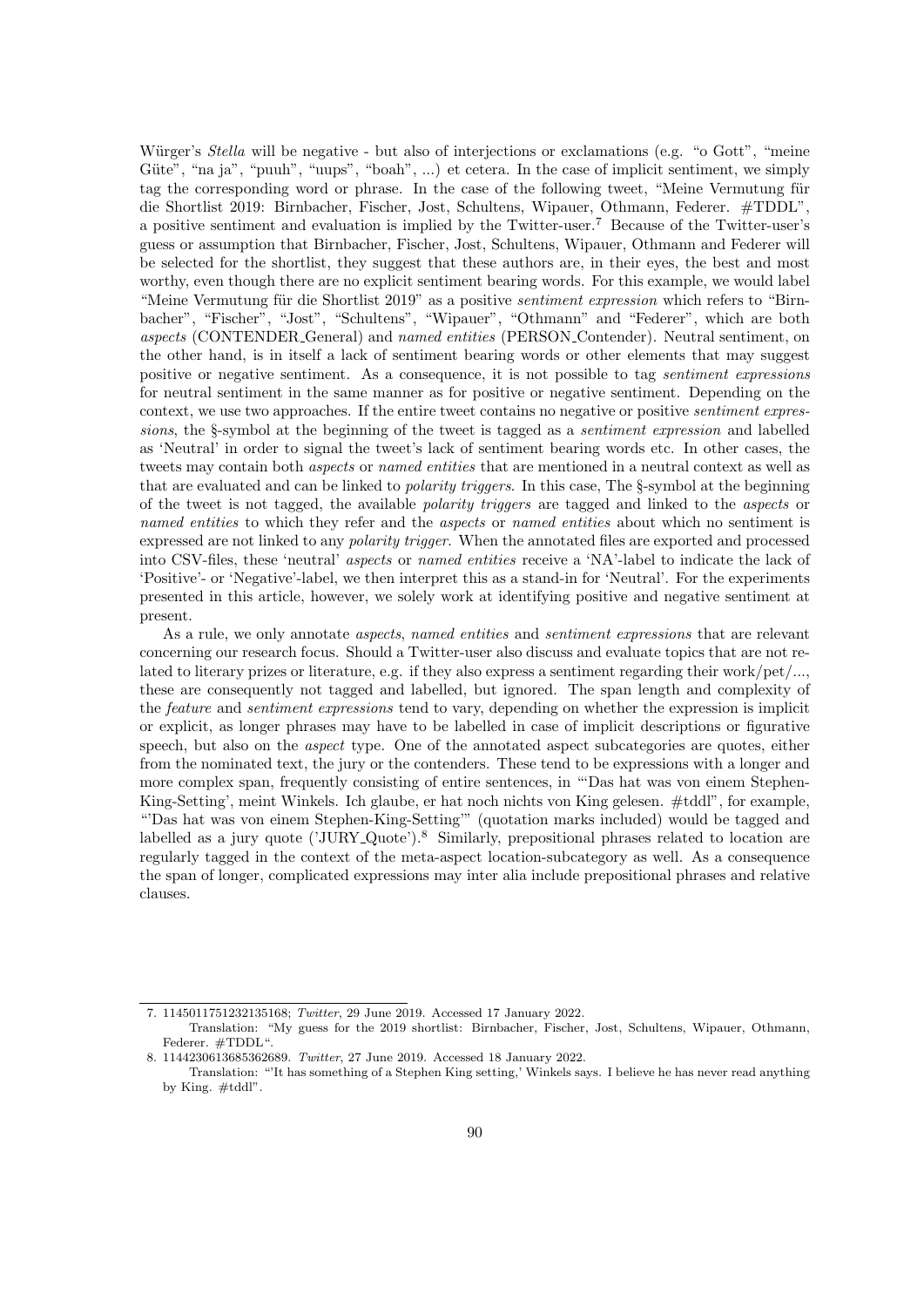| <b>Feature Expressions: Categories</b> |   |                                            |  |  |  |
|----------------------------------------|---|--------------------------------------------|--|--|--|
| <b>Main Category</b>                   |   | <b>Subcategories</b>                       |  |  |  |
| Text                                   | ٠ | Characters                                 |  |  |  |
|                                        | ٠ | Flow/Rhythm/Punctuation                    |  |  |  |
|                                        | ٠ | Form                                       |  |  |  |
|                                        | ٠ | General                                    |  |  |  |
|                                        | ٠ | General Content/ Plot                      |  |  |  |
|                                        | ٠ | Language/ Style                            |  |  |  |
|                                        | ٠ | Motifs/Themes                              |  |  |  |
|                                        | ٠ | Point of View /Narration                   |  |  |  |
|                                        | ٠ | Quote                                      |  |  |  |
|                                        | ٠ | Title                                      |  |  |  |
| Reading                                | ٠ | Flow/Rhythm/Punctuation                    |  |  |  |
|                                        | ٠ | General                                    |  |  |  |
|                                        | ٠ | Pronunciation/Intonation/Understandability |  |  |  |
| Contender                              | ٠ | Age                                        |  |  |  |
|                                        | ٠ | Appearance/ Clothing                       |  |  |  |
|                                        | ٠ | Gender                                     |  |  |  |
|                                        | ٠ | General                                    |  |  |  |
|                                        | ٠ | Quote                                      |  |  |  |
|                                        | ٠ | Voice/ Language Use                        |  |  |  |
| Jury                                   | ٠ | Age                                        |  |  |  |
|                                        | ٠ | Appearance/ Clothing                       |  |  |  |
|                                        | ٠ | Behaviour                                  |  |  |  |
|                                        | ٠ | Discussion/Valuation                       |  |  |  |
|                                        | ٠ | General                                    |  |  |  |
|                                        | ٠ | Quote                                      |  |  |  |
|                                        | ٠ | Voice/Language Use                         |  |  |  |
| Onsite Audience                        | ٠ | Age                                        |  |  |  |
|                                        | ٠ | Appearance/ Clothing                       |  |  |  |
|                                        | ٠ | Behaviour                                  |  |  |  |
|                                        | ٠ | General                                    |  |  |  |
| Meta                                   | ٠ | Literature/ Literary Prizes                |  |  |  |
|                                        | ٠ | Location                                   |  |  |  |
|                                        | ٠ | Longlist                                   |  |  |  |
|                                        | ٠ | Main Event                                 |  |  |  |
|                                        | ٠ | Montage                                    |  |  |  |
|                                        | ٠ | Music                                      |  |  |  |
|                                        | ٠ | Online Assessment                          |  |  |  |
|                                        | ٠ | Opening/ Opening Speech                    |  |  |  |
|                                        | ٠ | Shortlist                                  |  |  |  |
|                                        | ٠ | Side Event                                 |  |  |  |
|                                        | ٠ | Technology/ Social Media                   |  |  |  |
|                                        | ٠ | Videoportrait                              |  |  |  |
|                                        | ٠ | Voting                                     |  |  |  |
|                                        | ٠ | Weather                                    |  |  |  |
| Allo-References                        | ۰ | Winner/ Award ceremony                     |  |  |  |
|                                        | ٠ | General                                    |  |  |  |
|                                        | ٠ | Music<br>Musician                          |  |  |  |
|                                        |   | o.<br>Music<br>o.                          |  |  |  |
|                                        | ٠ | Other Person                               |  |  |  |
|                                        | ٠ | Screen                                     |  |  |  |
|                                        |   | Director/Actor<br>o.                       |  |  |  |
|                                        |   | Film/Tv<br>o.                              |  |  |  |
|                                        | ٠ | Text                                       |  |  |  |
|                                        |   | Other Author<br>$\sim$                     |  |  |  |
|                                        |   | o Other Text                               |  |  |  |

Figure 2: Overview of all aspect or feature expression (FE) categories

Figure 3 illustrates the annotation approach, using one of the tweets from the training corpus as an example.<sup>9</sup> "Kastberger" refers to Klaus Kastberger, one of the members of the professional jury, this word is therefore both a feature expression and a named entity. As a consequence, it is both tagged as the named entity "PERSON Jury Moderator" (yellow) and as the aspect "JURY General" (orange), since it mentions Kastberger in general. The tweet also contains a second feature expression, namely "Textauswahl", which in turn concerns the text in general ("TEXT General"). Both of these aspects and the named entity are evaluated positively, indicated by the sentiment expression "wirklich fantastisch" (purple). The sentiment expression expresses a non-ironic positive polarity and thus receives the "-Irony|Positive" label.

<sup>9. 1144220726494486529.</sup> Twitter, 27 June 2019. Accessed 8 September 2020.

Translation: "Kastberger's text selection is really fantastic #tddl".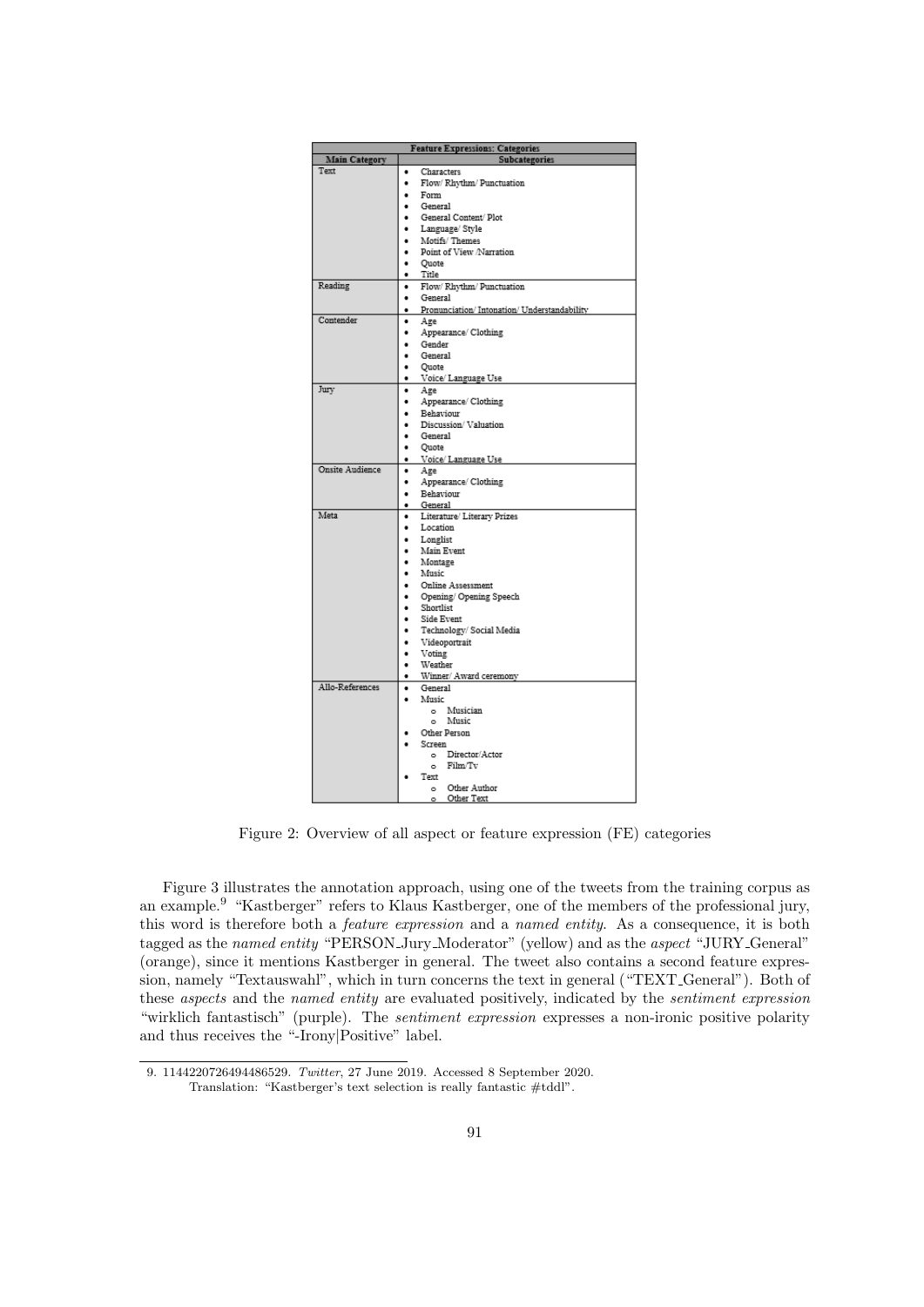

Figure 3: Example of an annotation in INCEpTION.

The sentiment is then linked to the *aspect* and *named entity* it refers to and the polarity is once again specified in the link. Thus, both Kastberger, as a named entity and as a feature expression, as well as the text *aspect* are evaluated positively. Finally, the tweet contains one more *named entity*, namely "tddl", within the hashtag and is tagged as an event. We do not tag it as a *feature expression* here, since it is not in itself one of the topics being discussed - although, implicitly, of course the TDDL are being discussed in this tweet - but simply acts as a hashtag. In other contexts, however, the hashtag may be tagged as a *feature expression* as well if it fulfills a double function.<sup>10</sup> Please note that the annotation system discussed here distinguishes itself from the one presented in "Wertung von Literatur 2.0: Eine digitale und literatursoziologische Analyse der Online-Twitter-Diskussion zu den Tagen der deutschsprachigen Literatur #tddl" (De Greve, Lore and Martens, Gunther 2021).<sup>11</sup>

Moving on to the corpus composition, we have manually annotated the majority of the 2019 run of the literary prize's online back-channel. To ensure the relevance of the selected training corpus, we decided to use those tweets created during the TDDL (26th-30th June) and containing the query or official hashtag "tddl", consisting of a total of 4364 tweets.<sup>12</sup> After we ran our first experiment using 400 tweets (for more information, see section 4.2.1), we decided to supplement our training corpus with an additional corpus consisting of 43 and 114 tweets from 2018 containing queries referring to the live, onsite audience and the author readings (see "Onsite Audience" and "Reading" in Figure 2), respectively, to deal with the data skew of these two main categories.<sup>13</sup> The annotation effort of our training corpus thus resulted in 4521 manually annotated tweets. Table 1 and Table 2 give an overview of the distribution of the aspect categories and polarity labels, which will be used to train and test the systems described in the next section (Section 4).

<sup>10.</sup> e.g. in the tweet "Egal. Wichtig sind sowieso nur #tddl", in which "tddl" is both a named entity referring to the event and the feature expression "META Main-Event".

<sup>1143902091745865730.</sup> Twitter, 26 June 2019. Accessed 8 October 2021.

Translation: "Whatever. Only the #tddl are important anyway".

<sup>11.</sup> Firstly, the aspect categories that are employed here are somewhat different and slightly more fine-grained. Secondly, in "Wertung von Literatur 2.0", we looked at the aspects on a tweet level, meaning that multiple mentions of the same aspect category with the same polarity would only be taken into account once per tweet. Thirdly, the content of the jury discussion and quotes was not annotated, but simply received the "JURY Discussion Valuation" and/or "JURY Quote" tag, whereas here feature expressions, named entities and sentiment expressions within citations etc. are tagged as well. Lastly, in the annotation for "Wertung von Literatur 2.0" only the authors who were nominated that year (2019) were tagged as contenders, here, however, previous contenders were tagged as such as well.

<sup>12.</sup> The reasoning behind this decision is that we assume that tweets that are both posted during the event and use the official hashtag are more likely to actually pertain to the TDDL.

<sup>13.</sup> Because the semi-supervised learning system will be used to automatically annotate the TDDL-related tweets from 2007 until 2017, we were able to collect the additional data from the tweets created in 2018 without having to resort to using a part of this corpus as a training dataset.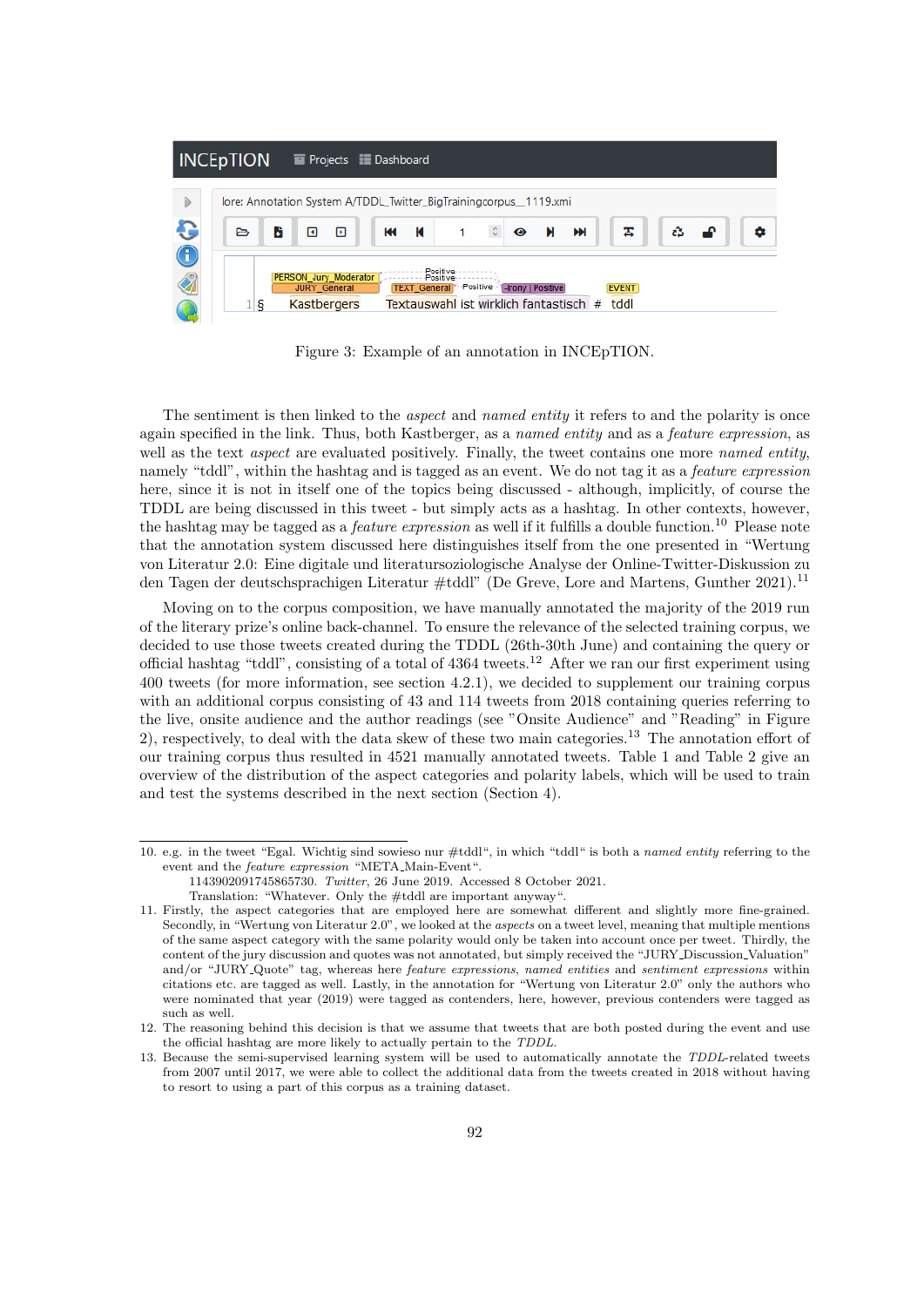| <b>Aspect Category</b>                                            | Total          | Neutral        | Positive         | Positive              | Negative       | Negative           |
|-------------------------------------------------------------------|----------------|----------------|------------------|-----------------------|----------------|--------------------|
|                                                                   | $\bf{Nr}$      | Labels         | Labels           | With                  | Labels         | With               |
|                                                                   |                |                |                  | Irony                 |                | Irony              |
|                                                                   |                |                |                  | Marker                |                | Marker             |
| 'TEXT <sub>-Title</sub> '                                         | 11             | $\overline{5}$ | $\overline{2}$   | $\mathbf{1}$          | $\overline{4}$ | $\overline{0}$     |
| 'TEXT <sub>-Quote</sub> '                                         | 188            | 68             | 65               | 14                    | 55             | $\boldsymbol{0}$   |
| 'TEXT_PoV_Narration'                                              | 57             | 3              | 24               | $\overline{0}$        | 30             | $\mathbf{0}$       |
| 'TEXT_Motifs_Themes'                                              | 72             | 26             | 20               | $\overline{0}$        | 26             | $\boldsymbol{0}$   |
| 'TEXT_Language_Style'                                             | 293            | 36             | 112              | $\,6\,$               | 145            | $\boldsymbol{0}$   |
| 'TEXT_General-Content_Plot'                                       | 376            | 63             | 124              | 22                    | 189            | $\boldsymbol{0}$   |
| 'TEXT <sub>-General</sub> '                                       | 1026           | 141            | 413              | 19                    | 472            | $\mathbf 1$        |
| 'TEXT_Form'                                                       | 39             | 16             | 9                | $\mathbf{1}$          | 14             | $\overline{0}$     |
| 'TEXT_Flow_Rhythm_Punctuation'                                    | 25             | $\overline{2}$ | 11               | $\boldsymbol{0}$      | 12             | $\mathbf{0}$       |
| 'TEXT_Characters'                                                 | 62             | 13             | 16               | $\mathbf{1}$          | 33             | $\boldsymbol{0}$   |
| 'READING_Pronunciation_Intonation_Understandability'              | 24             | $\mathbf{1}$   | 6                | $\mathbf{1}$          | 17             | $\boldsymbol{0}$   |
| 'READING_General'                                                 | 316            | 172            | 88               | $\bf 5$               | 56             | $\boldsymbol{0}$   |
| 'READING_Flow_Rhythm_Punctuation'                                 | 20             | $\mathbf{1}$   | 5                | $\mathbf{1}$          | 14             | $\boldsymbol{0}$   |
| 'ONSITE-AUDIENCE_General'                                         | 33             | 15             | 13               | $\boldsymbol{0}$      | 5              | $\boldsymbol{0}$   |
| 'ONSITE-AUDIENCE_Behaviour'                                       | 77             | 31             | 20               | $\overline{4}$        | 26             | $\boldsymbol{0}$   |
| 'ONSITE-AUDIENCE_Appearance_Clothing'                             | 14             | 6              | 3                | $\boldsymbol{0}$      | 5              | $\overline{0}$     |
| 'ONSITE-AUDIENCE_Age'                                             | $\overline{4}$ | $\overline{0}$ | $\mathbf{1}$     | $\mathbf{1}$          | 3              | $\boldsymbol{0}$   |
| 'META_Winner_Award-Ceremony'                                      | 210            | 93             | 82               | $\overline{5}$        | 35             | $\boldsymbol{0}$   |
| 'META_Weather'                                                    | 75             | 10             | 15               | $6\phantom{1}6$       | 50             | $\overline{0}$     |
| 'META_Voting'                                                     | 112            | 64             | 23               | $\mathbf{1}$          | 25             | $\boldsymbol{0}$   |
| 'META_Videoportrait'                                              | 84             | 6              | 40               | $\,2$                 | 38             | $\boldsymbol{0}$   |
| 'META_Technology_Social-Media'                                    | 311            | 131            | 91               | $\,$ 8 $\,$           | 89             | $\boldsymbol{0}$   |
| 'META_Side-Event'                                                 | 19             | 9              | 6                | $\boldsymbol{0}$      | $\overline{4}$ | $\overline{0}$     |
| 'META_Shortlist'                                                  | 52             | 26             | 11               | $\mathbf{1}$          | 15             | $\boldsymbol{0}$   |
| 'META <sub>-Opening-Speech</sub> '                                | 125            | 57             | 51               | 3                     | 17             | $\boldsymbol{0}$   |
| 'META_Online-Assessment'                                          | 217            | 162            | 42               | $\,3$                 | 13             | $\overline{0}$     |
| 'META_Music'                                                      | 51             | 8              | 25               | $6\phantom{1}6$       | 18             | $\boldsymbol{0}$   |
| 'META_Montage'                                                    | 30             | 11             | 9                | $\mathbf{1}$          | 10             | $\boldsymbol{0}$   |
| 'META_Main-Event'                                                 | 825            | 313            | 234              | 33                    | 278            | $\overline{2}$     |
| 'META_Longlist'                                                   | 4              | 3              | $\overline{0}$   | $\overline{0}$        | $\mathbf{1}$   | $\boldsymbol{0}$   |
| 'META_Location'                                                   | 121            | $77\,$         | 30               | $\overline{0}$        | 14             | $\boldsymbol{0}$   |
| 'META_Literature_Literary-Prizes'                                 | 116            | 61             | 26               | $\overline{4}$        | 29             | $\boldsymbol{0}$   |
| 'JURY_Voice_Language-Use'                                         | 41             | $\overline{4}$ | 14               | 6                     | 23             | $\boldsymbol{0}$   |
| 'JURY_Quote'                                                      | 165            | 75             | 42               | 11                    | 48             | $\boldsymbol{0}$   |
| 'JURY_General'                                                    | 276            | 82             | 117              | 9                     | 77             | $\boldsymbol{2}$   |
| 'JURY_Discussion_Valuation'                                       | 1145           | 316            | 317              | 57                    | 512            | $\mathbf{1}$       |
| 'JURY_Behaviour'                                                  | 38             | 9              | 12               | $\overline{7}$        | 17             | $\mathbf{1}$       |
| 'JURY_Appearance_Clothing'                                        | 37             | $\,6$          | 17               | $\mathbf{1}$          | 14             | $\mathbf{0}$       |
| 'JURY_Age'                                                        | 3              | $\overline{0}$ | $\overline{0}$   | $\boldsymbol{0}$      | 3              | $\boldsymbol{0}$   |
| 'CONTENDER_Voice_Language-Use'                                    | 14             | $\overline{2}$ | 7                | $\boldsymbol{0}$      | $\overline{5}$ | $\boldsymbol{0}$   |
| 'CONTENDER <sub>-Quote</sub> '                                    | 15             | 11             | $\overline{2}$   | $\overline{0}$        | $\overline{2}$ | $\boldsymbol{0}$   |
| 'CONTENDER_General'                                               | 991            | 437            | 362              | 18                    | 192            | $\overline{0}$     |
| 'CONTENDER_Gender'                                                | 47             | 19             | 5                | $\boldsymbol{2}$      | 23             | $\boldsymbol{0}$   |
| 'CONTENDER_Appearance_Clothing'                                   | 34             | 9              | 17               | 1                     | 8              | $\boldsymbol{0}$   |
| 'CONTENDER_Age'                                                   | $\overline{4}$ | $\mathbf{1}$   | $\mathbf{1}$     | $\boldsymbol{0}$      | $\overline{2}$ | $\boldsymbol{0}$   |
| 'ALLO-REFERENCES_TEXT_Other-Text'                                 | 111            | 67             | 26               | $\mathbf{1}$          | 18             | $\mathbf{1}$       |
| 'ALLO-REFERENCES_TEXT_Other-Author'                               | 189            | 116            | 36               | $\sqrt{3}$            | $37\,$         | $\overline{4}$     |
| 'ALLO-REFERENCES_SCREEN_Film_Tv'                                  | 49             | 22             | 19               | $\overline{4}$        | 8              | $\mathbf{0}$       |
| 'ALLO-REFERENCES_SCREEN_Director_Actor'                           | 16             | 13             | $\boldsymbol{2}$ | $\boldsymbol{0}$      | $\mathbf{1}$   | $\mathbf{0}$       |
| 'ALLO-REFERENCES_OTHER_Person'                                    | 8              | $\overline{4}$ | $\mathbf{1}$     | $\boldsymbol{0}$      | $\sqrt{3}$     | $\boldsymbol{0}$   |
|                                                                   | 16             | 5              | 8                | $\overline{0}$        | 3              | $\mathbf{0}$       |
| 'ALLO-REFERENCES_MUSIC_Musician'<br>'ALLO-REFERENCES_MUSIC_Music' | 3              | $\mathbf{1}$   | $\mathbf{1}$     | $\overline{0}$        | $\mathbf{1}$   | $\mathbf{0}$       |
| 'ALLO-REFERENCES <sub>-General</sub> '                            | $73\,$         | 41             |                  |                       |                |                    |
| Total                                                             | 8264           | 2870           | 14<br>2637       | $\overline{4}$<br>273 | 18<br>2757     | $\mathbf{1}$<br>13 |
|                                                                   |                |                |                  |                       |                |                    |

Table 1: This table shows the total number of times a specific aspect subcategory occurs, the number of times this subcategory is evaluated positively or negatively, as well as the number of positive and negative polarity labels that were tagged with an irony marker.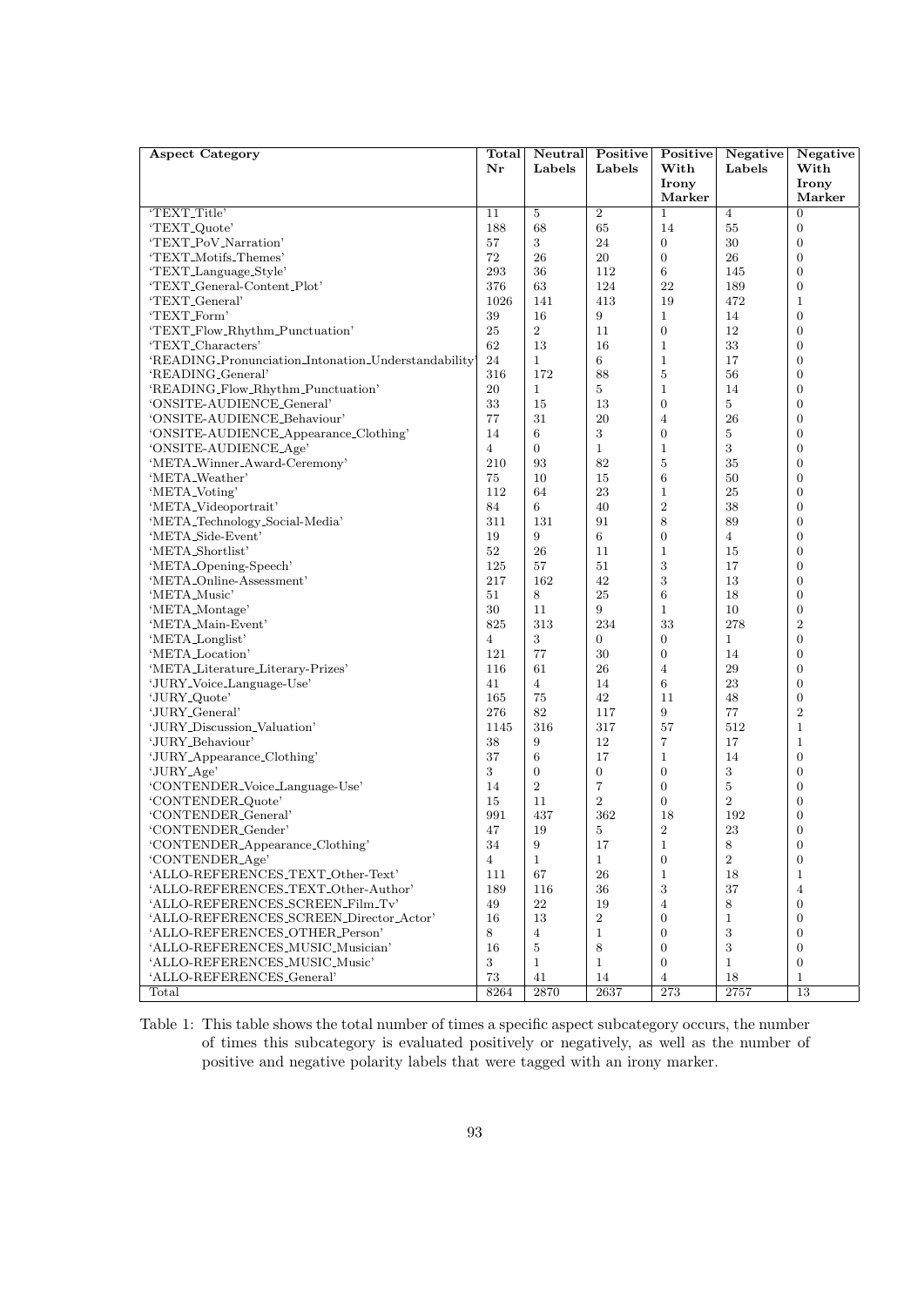| <b>Aspect Category</b> | Total | Neutral | Positive | Positive | Negative | Negative       |
|------------------------|-------|---------|----------|----------|----------|----------------|
|                        | Nr    | Labels  | Labels   | With     | Labels   | With           |
|                        |       |         |          | Irony    |          | Irony          |
|                        |       |         |          | Marker   |          | Marker         |
| 'TEXT'                 | 2149  | 373     | 796      | 64       | 980      |                |
| 'READING'              | 360   | 174     | 99       |          | 87       | $\Omega$       |
| 'ONSITE-AUDIENCE'      | 128   | 52      | 37       | 5        | 39       | $\Omega$       |
| 'META'                 | 2352  | 1031    | 685      | 73       | 636      | $\overline{2}$ |
| 'JURY'                 | 1705  | 492     | 519      | 91       | 694      | 4              |
| 'CONTENDER'            | 1105  | 479     | 394      | 21       | 232      | $\Omega$       |
| 'ALLO-REFERENCES'      | 465   | 269     | 107      | 12       | 89       | 6              |
| 'Total'                | 8264  | 2870    | 2637     | 273      | 2757     | 13             |

Table 2: This table shows the total number of times a specific main aspect category occurs, the number of times this main aspect category is evaluated positively or negatively, as well as the number of positive and negative polarity labels that were tagged with an irony marker.

# 4. Experiments

## 4.1 Experimental Setup

Mining for sentiment is feasible because of the somewhat ritualised and formulaic nature of the communication involved. However, there is a fair deal of ambiguity in the actual rhetoric of praise and criticism. In a small-scale experiment, we performed sentence-level sentiment analysis by means of the standard bert-base-uncased model from the Transformers repository by HuggingFace.<sup>14</sup> The models in question are trained for the objective of optimising MLM (Masked Language Modelling). The MLM objective gives the models an unprecedented grasp of the syntax and vocabulary while also adding contextualisation to the generated embeddings. The advanced language modelling makes these transformers very efficient at being trained for downstream tasks like part-of-speech tagging, named-entity recognition, or in this case, sentiment analysis.

In the presented research, we choose to focus primarily on the second and third task of ABSA, i.e. Category and Polarity Classification for the aspects. Consequently, we do not extract the aspects automatically, but we use the gold standard aspects for all experiments. We fine-tuned the pre-trained German BERT for these two different downstream tasks, namely (1) Aspect Category Classification, and (2) Aspect Sentiment Analysis, each time performing training on 80% of the data and evaluation on the remaining 20%. The first set of experiments was done on an original set of 400 tweets containing the hashtag "tddl", after which the additional 157 tweets about the reading and onsite audience category were added, whereas the second set of experiments was performed on the entire corpus of 4364 tddl-tweets from 2019 in addition to the 157 tweets from 2018. For the polarity detection task, two different approaches were applied: one model was trained using the target word embeddings only, whereas a second model was trained incorporating the averaged embeddings for an additional context window of 5 adjoining words (both preceding and following the target word).

#### 4.2 Results with Original Dataset

#### 4.2.1 Aspect Category classification

Firstly, we used the fine-tuned pre-trained German BERT for the coarse-grained Aspect Category Classification on a small training corpus consisting of 400 tddl-tweets from 2019. Our goal of running the experiment on a reduced corpus when taking only the main aspect categories into account was to get an initial insight into the performance of the learning system and the corpus itself before moving

<sup>14.</sup> https://github.com/huggingface/transformers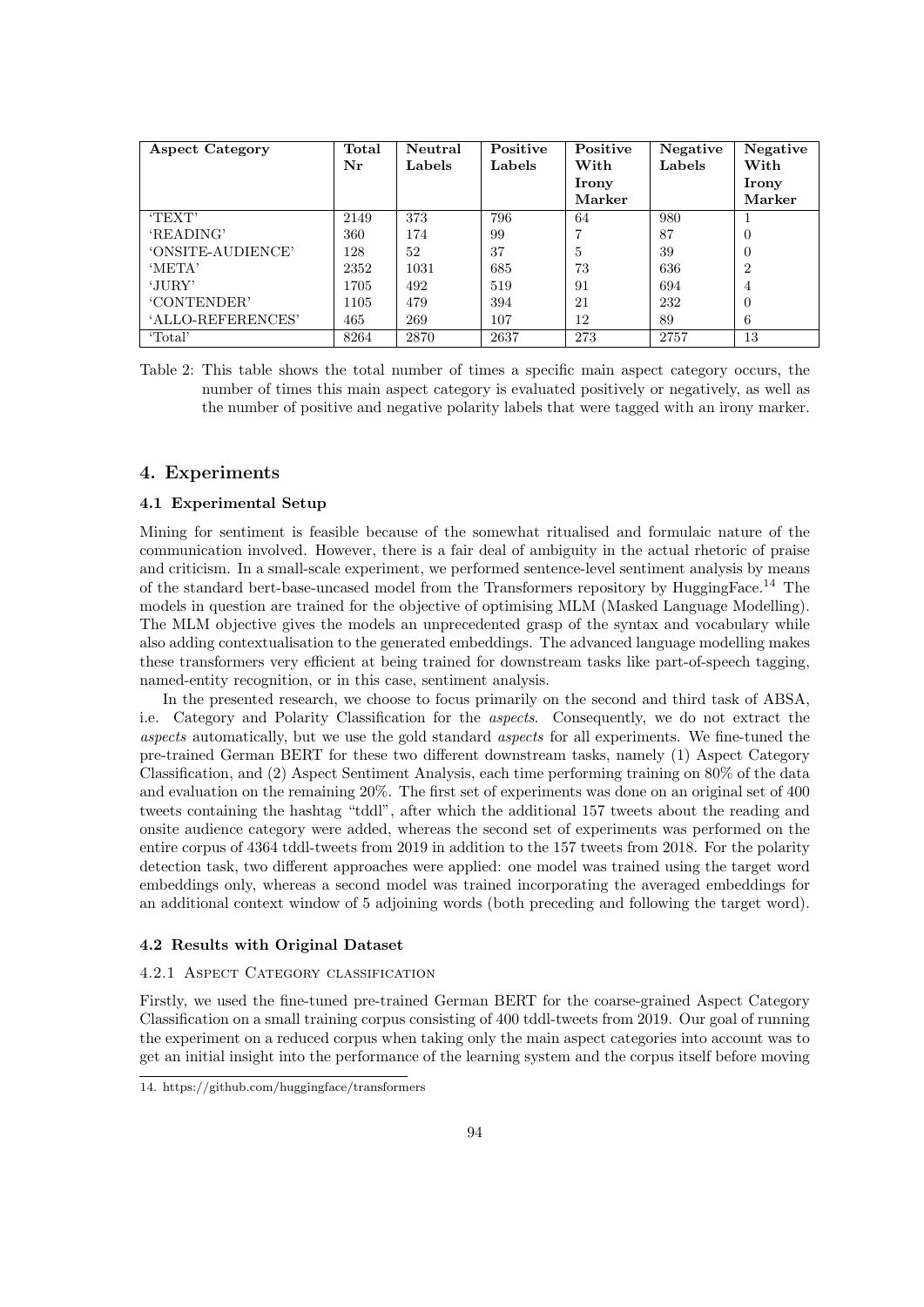on to a larger or more complicated task. Table 3 displays the results of the first Aspect Category Classificication Experiment. As demonstrated by the table below, the results vary greatly depending on the main aspect category. For some categories, namely the "Jury" and "Onsite Audience", the results were already adequate, achieving an F1-score of 0.70. Others with larger support (i.e. more training instances) perform even better with an F1-score of 0.83 for "Text", 0.86 for "Contender" and 0.87 for "Meta". The F1-score for the "Allo-References"- and "Reading"-categories, however, is very low in comparison, namely 0.40. An examination of the results and the number of examples of each category in this original dataset revealed a data skew regarding the categories for "Allo-References", "Reading" and "Onsite Audience". A closer inspection of the complete dataset of 4364 tweets from 2019 divulged that this skew would automatically be resolved for the "Allo-References" category, once we run the experiment on the larger dataset. This was not the case with regards to the "Reading" and "Onsite Audience", of which there were comparatively few examples in the entire training dataset. Therefore, we decided to add the additional corpus of 157 tweets from 2018 that mentioned these two aspects to try and improve the results. Nevertheless, the attained Macro-F1 score was already at 0.68 while the weighted F1 was at 0.79. Table 4 shows the results for the second run of the experiment with the additional 2018 tweets. The score increase is quite noticeable as the Macro-F1 score increases by 8%. The F1-scores improved for several categories, from 0.83 to 0.88 for "Text",  $0.87$  to  $0.88$  for "Meta",  $0.40$  to  $0.67$  for "Allo-References", and  $0.40$  to  $0.81$  for "Reading".<sup>15</sup> Strangely enough, however, there was a decrease in the F1-score of both the "Onsite Audience"-  $(0.70 \text{ to } 0.67)$  and "Contender"-category  $(0.86 \text{ to } 0.69)$ . As these were not caused by a data skew and due to the improved overall accuracy, we continued with the second set of experiments.

| Category          | Precision | Recall | F <sub>1</sub> -score | Support |  |  |  |
|-------------------|-----------|--------|-----------------------|---------|--|--|--|
| Accuracy: 0.80    |           |        |                       |         |  |  |  |
| 'TEXT'            | 0.82      | 0.84   | 0.83                  | 32      |  |  |  |
| 'JURY'            | 0.63      | 0.79   | 0.70                  | 24      |  |  |  |
| 'META'            | 0.85      | 0.88   | 0.87                  | 66      |  |  |  |
| 'ALLO-REFERENCES' | 0.50      | 0.33   | 0.40                  | 3       |  |  |  |
| 'ONSITE-AUDIENCE' | 0.88      | 0.58   | 0.70                  | 12      |  |  |  |
| 'READING'         | 0.67      | 0.29   | 0.40                  | 7       |  |  |  |
| 'CONTENDER'       | 0.86      | 0.86   | 0.86                  | 21      |  |  |  |
| Macro avg         | 0.74      | 0.65   | 0.68                  | 165     |  |  |  |
| Weighted avg      | 0.80      | 0.80   | 0.79                  | 165     |  |  |  |

Table 3: Coarse-grained category classification results for the original small experimental corpus.

| Category          | Precision | Recall | F1-score | Support |  |  |  |
|-------------------|-----------|--------|----------|---------|--|--|--|
| Accuracy: 0.81    |           |        |          |         |  |  |  |
| TEXT              | 0.85      | 0.91   | 0.88     | 43      |  |  |  |
| 'JURY'            | 0.63      | 0.79   | 0.70     | 24      |  |  |  |
| 'META'            | 0.86      | 0.91   | 0.88     | 76      |  |  |  |
| 'ALLO-REFERENCES' |           | 0.50   | 0.67     | 4       |  |  |  |
| 'ONSITE-AUDIENCE' | 0.73      | 0.62   | 0.67     | 13      |  |  |  |
| 'READING'         | 0.89      | 0.75   | 0.81     | 32      |  |  |  |
| 'CONTENDER'       | 0.68      | 0.70   | 0.69     | 33      |  |  |  |
| Macro avg         | 0.81      | 0.73   | 0.76     | 236     |  |  |  |
| Weighted avg      | 0.81      | 0.81   | 0.80     | 236     |  |  |  |

Table 4: Coarse-grained category classification results for the extended small experimental corpus.

<sup>15.</sup> This increase can be explained by the fact that the additional 157 tweets may also include aspects other than the "Reading"- or "Onsite Audience"-categories, thus expanding the support for those other aspect categories as well, resulting in better F1-scores.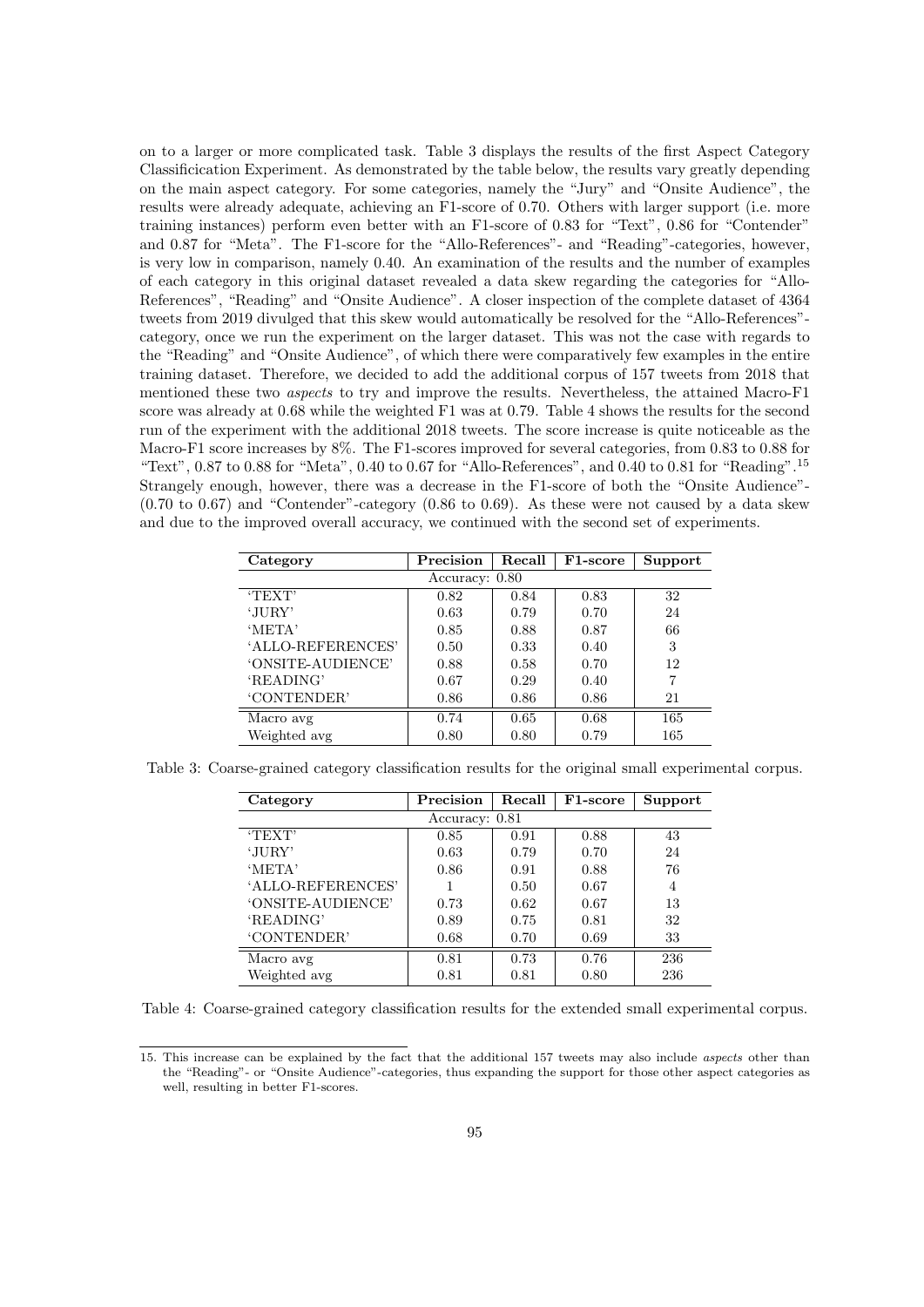#### 4.2.2 Polarity Classification

The second downstream task we performed was the Aspect Polarity Classification or Polarity Detection, to test how accurately the system was already able to predict whether an aspect was evaluated positively or negatively. For this initial run of the experiment we did not take irony into account and worked with the original small extended dataset of 557 tweets. Firstly, we ran this experiment using only the aspect or target word embeddings as training data (see Table 5). The experiment achieved an overall accuracy of 63%. The F1-score was higher for the predicted negative polarity (0.67) than for the positive polarity, which only attained an F1-score of 0.59. There was also a clear bias for negative sentiment, which in itself was not wholly surprising, as the large extended dataset contains more negative than positive sentiment (see Table 1). Secondly, we trained another model (Table 6) for the Aspect Polarity Classification. Instead of only taking the embeddings of the aspect tokens into account, we incorporated an additional context window of 5 adjoining words in either direction of the aspect. This model performed much better than the previous one. The overall accuracy went up by 9%, reaching 72%. The F1-score of predicted positive polarity became 0.68 and the predicted negative polarity resulted in an F1-score or 0.75. The bias towards negative sentiment remained, but the results of the polarity detection by this model were nonetheless substantially better than those of the previous model.

| Category       | Precision | Recall | F <sub>1</sub> -score | Support |  |  |  |
|----------------|-----------|--------|-----------------------|---------|--|--|--|
| Accuracy: 0.63 |           |        |                       |         |  |  |  |
| positive       | 0.59      | 0.59   | 0.59                  | 51      |  |  |  |
| negative       | 0.67      | 0.67   | 0.67                  | 64      |  |  |  |
| Macro avg      | 0.63      | 0.63   | 0.63                  | 115     |  |  |  |
| Weighted avg   | 0.63      | 0.63   | 0.63                  | 115     |  |  |  |

Table 5: Polarity classification results for the small extended experimental corpus when only using the embeddings of the target word.

| Category       | Precision | Recall | F <sub>1</sub> -score | Support |  |  |  |  |
|----------------|-----------|--------|-----------------------|---------|--|--|--|--|
| Accuracy: 0.72 |           |        |                       |         |  |  |  |  |
| positive       | 0.69      | 0.67   | 0.68                  | 51      |  |  |  |  |
| negative       | 0.74      | 0.77   | 0.75                  | 64      |  |  |  |  |
| Macro avg      | 0.72      | 0.72   | 0.72                  | 115     |  |  |  |  |
| Weighted avg   | 0.72      | 0.72   | 0.72                  | 115     |  |  |  |  |

Table 6: Polarity classification results for the small extended experimental corpus when also incorporating the average of the embeddings of a context window of five words preceding and following the target word.

#### 4.3 Results with Extended Dataset

#### 4.3.1 Aspect Category classification

After running the experiments on the original dataset, consisting of 557 tweets, we proceeded with the extended dataset of all 4364 tweets from 2019 as well as the 157 supplementary tweets for the underrepresented "Reading"- and "Onside Audience"-categories. Table 7 shows the results for the new run of the coarse-grained Aspect classification task, obtaining an accuracy score of 83%, an improvement of 2% compared to the result of the previous run with a smaller dataset. Adding more data thus improved the overall accuracy. For some categories, however, the F1-score slightly decreased for the extended dataset. Although we do not offer a conclusive reason for this trend,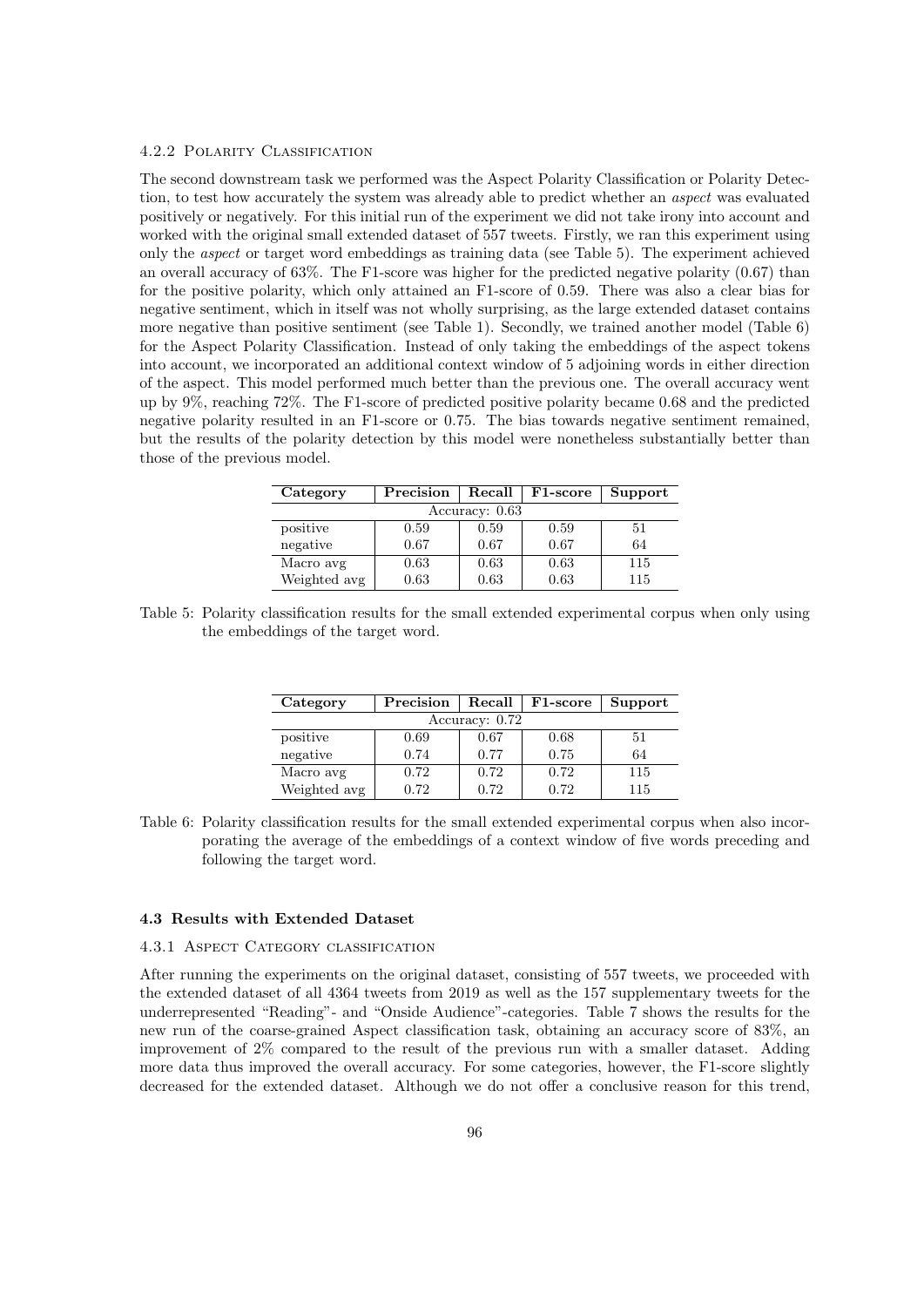one possible explanation may be the frequent implicitness of the aspects in the tweets. These were annotated to the extent possible, but an increase in data is also accompanied by an increase of these more implicit aspects, which may influence the Aspect Classification. The F1-score for the "Text" category went from 0.88 to 0.85, for "Meta" from 0.88 to 0.86, and for the "Reading"-category from 0.81 to 0.73.<sup>16</sup> However, there was an increase in the F1-scores for all other aspect categories. A smaller one for the "Onsite Audience"-category (0.67 to 0.70) and the "Allo-References" (0.67 to 0.71), and a substantial improvement regarding the "Jury", which rose from 0.70 to 0.81, and the "Contender", which now attained an F1-score of 0.86 instead of 0.69.

| Category          | Precision | Recall | F <sub>1</sub> -score | Support |  |  |  |
|-------------------|-----------|--------|-----------------------|---------|--|--|--|
| Accuracy: 0.83    |           |        |                       |         |  |  |  |
| TEXT              | 0.87      | 0.83   | 0.85                  | 408     |  |  |  |
| 'JURY'            | 0.75      | 0.88   | 0.81                  | 311     |  |  |  |
| 'META'            | 0.87      | 0.86   | 0.86                  | 415     |  |  |  |
| 'ALLO-REFERENCES' | 0.74      | 0.68   | 0.71                  | 76      |  |  |  |
| 'ONSITE-AUDIENCE' | 0.73      | 0.67   | 0.70                  | 24      |  |  |  |
| 'READING'         | 0.78      | 0.69   | 0.73                  | 42      |  |  |  |
| 'CONTENDER'       | 0.92      | 0.82   | 0.86                  | 198     |  |  |  |
| Macro avg         | 0.71      | 0.68   | 0.69                  | 1475    |  |  |  |
| Weighted avg      | 0.84      | 0.83   | 0.83                  | 1475    |  |  |  |

Table 7: Coarse-grained category classification results for the extended dataset.

Due to the high accuracy score the coarse-grained aspect category classification task obtained, we decided to also run a fine-grained classification task, taking all subcategories shown in Figure 2 into consideration. Table 8 lists the experimental results for this fine-grained category classification, with an overall accuracy score of 73%.

The F1-score varies greatly between the subcategories, ranging from 0 to 0.92, depending, on the one hand, on the number of examples or the size of the subcategory. Some subcategories are mentioned very infrequently, demonstrating that these categories are less relevant for the current corpus. However, this does not mean they will be irrelevant for media platforms other than Twitter or for different prizes, which is why they are still included in the list of aspect categories. They therefore do not signal a lack of success of our system, but indicate the relevance of a certain aspect regarding the annotated corpus. On the other hand, a low F1-score may also result from the specific difficulties of recognising a specific subcategory, either because the aspect is often only implicitly mentioned, or because the target word(s) referring to this category are more diverse. Some subcategories are often expressed by the same target word(s). As an example, we can refer to the "general" subcategories, which mostly consist of the same recurring word(s), such as the "CONTENDER General" and "JURY General"-subcategories, which mainly consist of the names of the contenders or jury members, "READING General" with frequent mentions of "Lesung" or "liest", the "META Main-Event" which are mostly variations of "tddl", "Bachmannpreis" etc, and so on. Other subcategories are not as easily recognisable, because there are no "set" references to rely on, e.g. quotes or the mentions of text's content or plot are generally far less formulaic and tend to diverge more.

<sup>16.</sup> The latter may be related to the overlap between the main aspect categories of "Reading" and "Contender".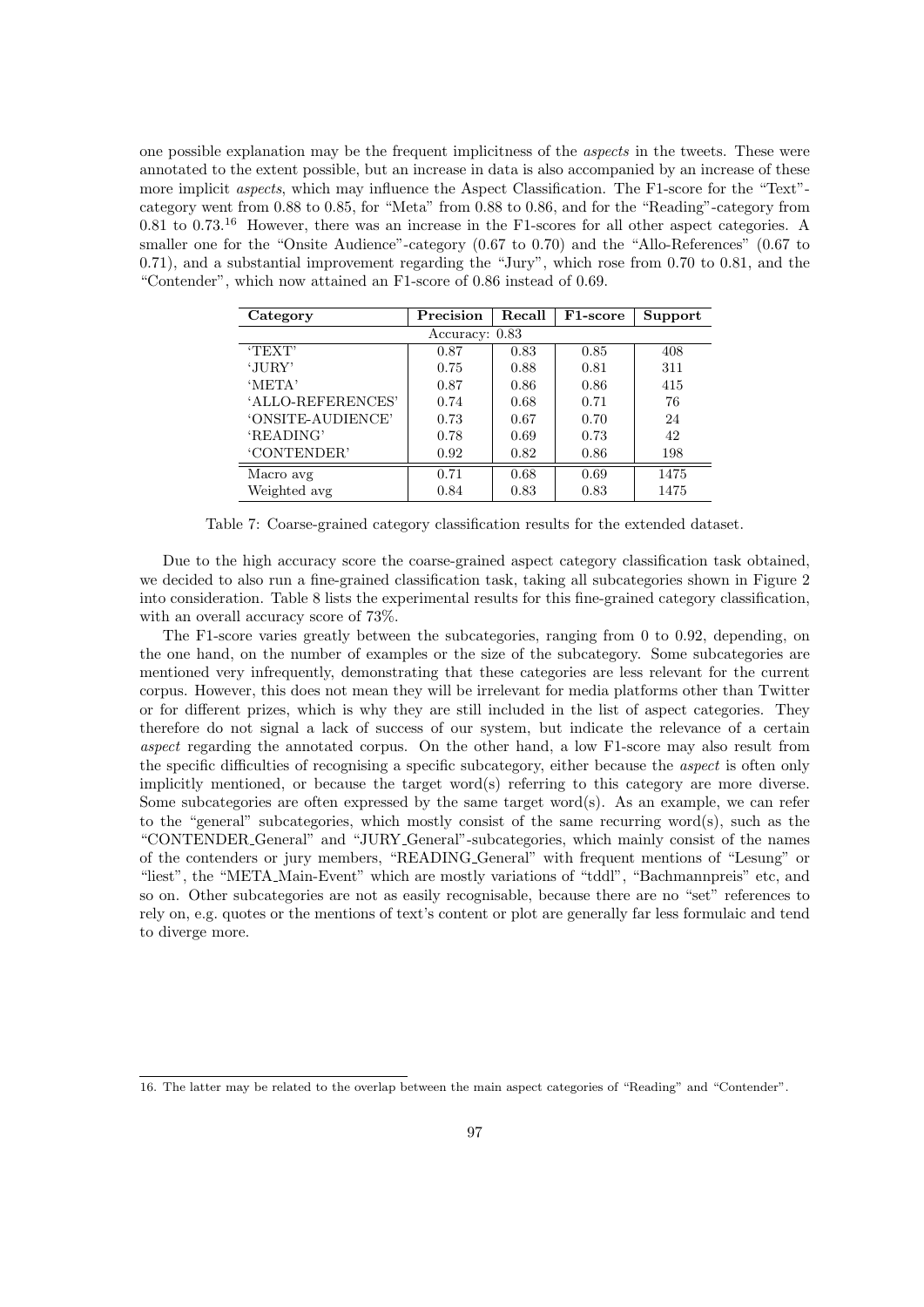| Category                                             | Precision    | Recall       | F1-score     | Support          |
|------------------------------------------------------|--------------|--------------|--------------|------------------|
| Accuracy: $0.73$                                     |              |              |              |                  |
| 'TEXT_Title'                                         | 0.00         | 0.00         | 0.00         | $\mathbf{1}$     |
| 'TEXT <sub>-Quote</sub> '                            | 0.50         | 0.63         | 0.56         | 35               |
| 'TEXT_PoV_Narration'                                 | 0.64         | 0.47         | 0.54         | 15               |
| 'TEXT_Motifs_Themes'                                 | 0.91         | 0.62         | 0.74         | 16               |
| 'TEXT_Language_Style'                                | 0.65         | 0.66         | 0.65         | 50               |
| 'TEXT_General-Content_Plot'                          | 0.49         | 0.57         | 0.53         | $77\,$           |
| 'TEXT_General'                                       | 0.85         | 0.85         | 0.85         | 188              |
| 'TEXT_Form'                                          | 0.60         | 0.50         | 0.55         | 6                |
| 'TEXT_Flow_Rhythm_Punctuation'                       | 0.00         | 0.00         | 0.00         | $\overline{4}$   |
| 'TEXT_Characters'                                    | 0.62         | 0.50         | 0.56         | 10               |
| 'READING_Pronunciation_Intonation_Understandability' | 0.50         | 0.25         | 0.33         | $\overline{4}$   |
| 'READING_General'                                    | 0.82         | 0.79         | 0.80         | 42               |
| 'READING_Flow_Rhythm_Punctuation'                    | 1.00         | 0.40         | 0.57         | $\bf 5$          |
| 'ONSITE-AUDIENCE_General'                            | 0.86         | 0.67         | 0.75         | $\boldsymbol{9}$ |
| 'ONSITE-AUDIENCE_Behaviour'                          | 0.80         | 0.62         | 0.70         | 13               |
| 'ONSITE-AUDIENCE_Appearance_Clothing'                | 0.50         | 0.33         | 0.40         | $\sqrt{3}$       |
| 'ONSITE-AUDIENCE_Age'                                | 0.00         | 0.00         | 0.00         | $\sqrt{2}$       |
| 'META_Winner_Award-Ceremony'                         | 0.68         | 0.72         | 0.70         | 32               |
| 'META_Weather'                                       | 1.00         | 0.57         | 0.73         | 14               |
| 'META_Voting'                                        | 0.79         | 0.55         | 0.65         | $20\,$           |
| 'META <sub>-</sub> Videoportrait'                    | 0.89         | 0.80         | 0.84         | 10               |
| 'META_Technology_Social-Media'                       | 0.80         | 0.69         | 0.74         | 54               |
| 'META_Side-Event'                                    | 1.00         | 0.20         | 0.33         | $\bf 5$          |
| 'META_Shortlist'                                     | 1.00         | 0.64         | 0.78         | 14               |
|                                                      |              | 0.75         |              | 24               |
| 'META_Opening-Speech'<br>'META_Online-Assessment'    | 1.00         |              | 0.86         | 42               |
| 'META_Music'                                         | 0.93<br>0.43 | 0.90<br>0.60 | 0.92<br>0.50 | $\bf 5$          |
|                                                      | 0.67         | 0.67         | 0.67         | 6                |
| 'META_Montage'                                       |              |              |              |                  |
| 'META_Main-Event'                                    | 0.88         | 0.92         | 0.90         | 150              |
| 'META_Longlist'                                      | 0.00         | 0.00         | 0.00         | $\sqrt{2}$       |
| 'META_Location'                                      | 0.83         | 0.62         | 0.71         | 24               |
| 'META_Literature_Literary-Prizes'                    | 0.82         | 0.56         | 0.67         | $25\,$           |
| 'JURY_Voice_Language-Use'                            | 0.00         | 0.00         | 0.00         | $\,6$            |
| 'JURY_Quote'                                         | 0.37         | 0.36         | 0.37         | 36               |
| 'JURY_General'                                       | 0.78         | 0.77         | 0.77         | 47               |
| 'JURY_Discussion_Valuation'                          | 0.59         | 0.83         | 0.69         | 198              |
| 'JURY_Behaviour'                                     | 0.00         | 0.00         | 0.00         | 7                |
| 'JURY_Appearance_Clothing'                           | 0.56         | 0.56         | 0.56         | $\boldsymbol{9}$ |
| 'CONTENDER_Quote'                                    | $1.00\,$     | $\rm 0.33$   | $0.50\,$     | $\,3$            |
| 'CONTENDER_General'                                  | 0.86         | 0.88         | 0.87         | 181              |
| 'CONTENDER_Gender'                                   | 0.60         | 0.60         | 0.60         | $\bf 5$          |
| 'CONTENDER_Appearance_Clothing'                      | 1.00         | 0.33         | 0.50         | $\,6$            |
| 'ALLO-REFERENCES_TEXT_Other-Text'                    | 0.44         | 0.29         | 0.35         | 14               |
| 'ALLO-REFERENCES_TEXT_Other-Author'                  | 0.70         | 0.61         | 0.66         | 31               |
| 'ALLO-REFERENCES_SCREEN_Film_Tv'                     | 0.67         | 0.40         | 0.50         | $\bf 5$          |
| 'ALLO-REFERENCES_SCREEN_Director_Actor'              | 1.00         | 0.67         | 0.80         | $\sqrt{3}$       |
| 'ALLO-REFERENCES_MUSIC_Musician'                     | 1.00         | 0.40         | 0.57         | $\mathbf 5$      |
| 'ALLO-REFERENCES_General'                            | 0.67         | 0.44         | 0.53         | $\boldsymbol{9}$ |
| Macro avg                                            | 0.64         | 0.50         | 0.54         | 1475             |
| Weighted avg                                         | 0.74         | 0.73         | 0.73         | $1475\,$         |

Table 8: Fine-grained category classification results for the extended dataset.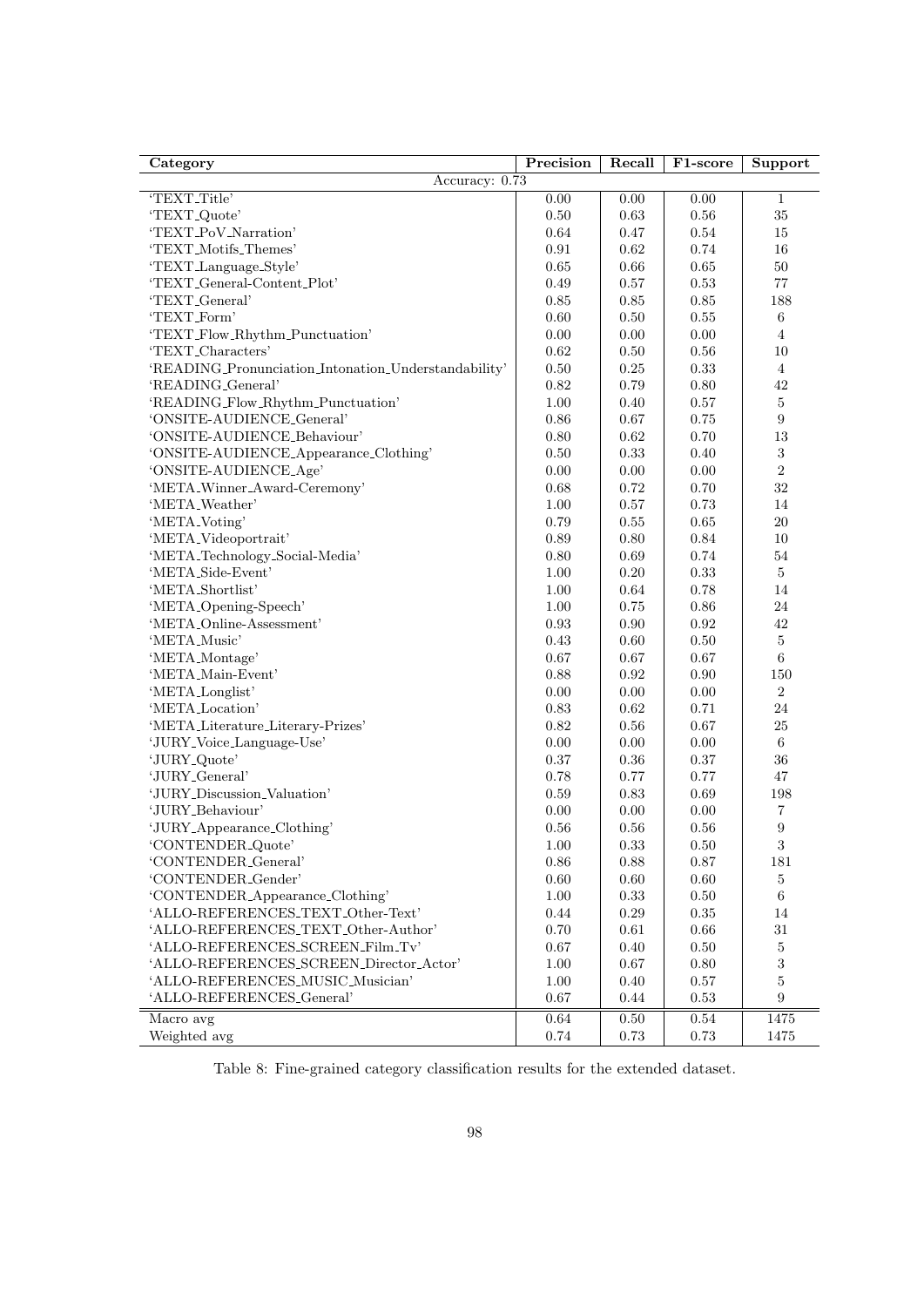#### 4.3.2 Polarity classification

This section reports on the classification of the binary polarity prediction task ('negative', 'positive') for the extended dataset. This time, we wished to examine the influence of irony as well, which was ignored in the polarity detection task for the small dataset. Although the system had not been trained to recognise irony, we decided to verify its performance if irony was to be taken into account. Once again, we ran the experiment twice: Table 9 shows the classification results for the model only relying on embedding information for the target word, whereas Table 10 gives an overview of the results when also including the averaged embeddings of the context window including five words preceding and following the target word(s). The polarity prediction that relied solely on the aspect embeddings obtained an accuracy score of 68%, 5% higher than previously for the original small dataset, and an F1-score of 0.66 instead of 0.59 for positive polarity and 0.70 instead of 0.67 for negative polarity. As a consequence, the increase of data has clearly improved the performance of this model. The overall accuracy is one percent lower (67%), however, if the ironic instances are taken into account, and the F1-score decrease for the prediction of both positive (0.64) and negative polarity (0.69).

| Category              | Precision | Recall                   | F <sub>1</sub> -score | Support |  |  |  |
|-----------------------|-----------|--------------------------|-----------------------|---------|--|--|--|
| with ironic instances |           |                          |                       |         |  |  |  |
|                       |           | Accuracy: 0.67           |                       |         |  |  |  |
| positive              | 498       |                          |                       |         |  |  |  |
| negative              | 0.65      | 0.73                     | 0.69                  | 506     |  |  |  |
| Macro avg             | 0.67      | 0.67                     | 0.66                  | 1004    |  |  |  |
| Weighted avg          | 0.67      | 0.67                     | 0.66                  | 1004    |  |  |  |
|                       |           | without ironic instances |                       |         |  |  |  |
|                       |           | Accuracy: 0.68           |                       |         |  |  |  |
| positive              | 0.65      | 0.67                     | 0.66                  | 434     |  |  |  |
| negative              | 0.71      | 0.69                     | 0.70                  | 516     |  |  |  |
| Macro avg             | 0.68      | 0.68                     | 0.68                  | 950     |  |  |  |
| Weighted avg          | 0.68      | 0.68                     | 0.68                  | 950     |  |  |  |

Table 9: Polarity classification results for the extended dataset when only using the embeddings of the target word.

| Category              | Precision | Recall                   | F1-score | Support |  |  |  |
|-----------------------|-----------|--------------------------|----------|---------|--|--|--|
| with ironic instances |           |                          |          |         |  |  |  |
|                       |           | Accuracy: 0.68           |          |         |  |  |  |
| positive              | 0.66      | 0.64                     | 0.65     | 467     |  |  |  |
| negative              | 0.69      | 0.72                     | 0.70     | 537     |  |  |  |
| Macro avg             | 0.68      | 0.68                     | 0.68     | 1004    |  |  |  |
| Weighted avg          | 0.68      | 0.68                     | 0.68     | 1004    |  |  |  |
|                       |           | without ironic instances |          |         |  |  |  |
| Accuracy: 0.71        |           |                          |          |         |  |  |  |
| positive              | 0.71      | 0.60                     | 0.65     | 424     |  |  |  |
| negative              | 0.71      | 0.81                     | 0.76     | 526     |  |  |  |
| Macro avg             | 0.71      | 0.70                     | 0.70     | 950     |  |  |  |
| Weighted avg          | 0.71      | 0.71                     | 0.71     | 950     |  |  |  |

Table 10: Polarity classification results for the extended dataset when also incorporating the average of the embeddings of a context window of five words preceding and following the target word.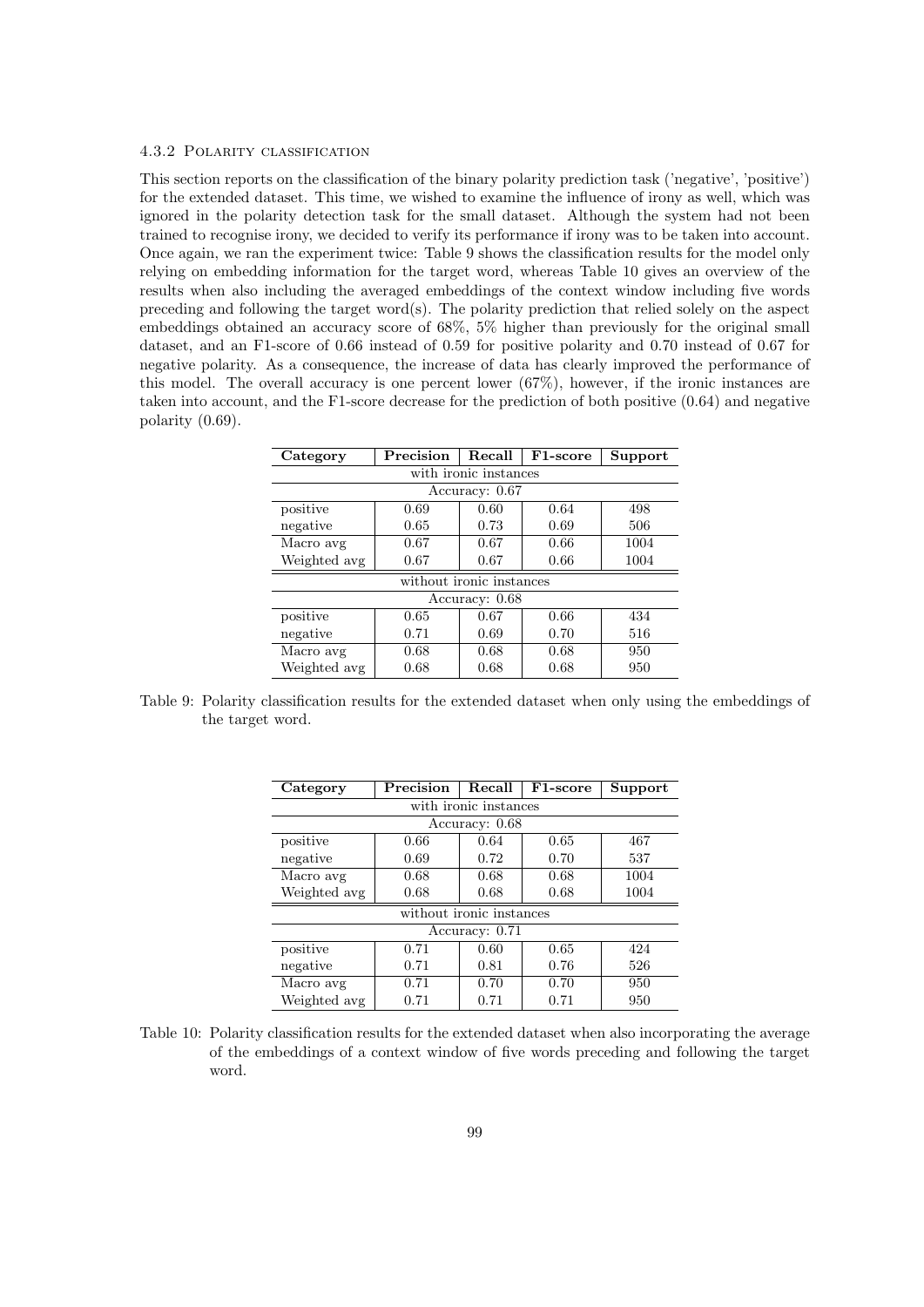Once more, the accuracy is higher for the second model, which includes the averaged embeddings of the context window consisting of the five words that precede and follow the aspect. This model obtains an accuracy score of 71%, slightly lower than the previous run on the original dataset, despite the increase in data. The prediction of positive polarity obtains an F1-score of 0.65 (cf. 0.68 in Table 6), the prediction of negative polarity has an F1-score of 0.76 (cf. 0.75 in Table 6). If the model has to take irony into account as well, the accuracy drops to 68%, with an F1-score of 0.65 for positive and of 0.70 for negative polarity.

As neither model was specifically trained to identify irony, it is to be expected that the accuracy and F1-scores decrease when ironic instances are taken into consideration. This indicates that the models would need additional training for the recognition and correct prediction of irony to improve the results, were we to proceed with irony prediction in addition to the basic polarity detection. We can also conclude that the second model appears to have reached its maximum performance, as the accuracy no longer improved after additional data was added. In order to further improve the performance, further steps would be needed, such as pre-training specifically for the context of literary criticism.

In order to provide some insight into the limitations and difficulties related to the automatised Polarity Classification, we have included some examples of instances in Table 11 where the predicted sentiment differs from the annotated sentiment. The left column contains the tweets.<sup>17</sup> The aspects about which the sentiment in question is expressed are printed bold, the corresponding sentiment expressions are either teal, indicating they received the 'Positive'-label during annotation, or red, if they were labelled as 'Negative'. The second and third column contain the annotated and predicted sentiment, respectively. In the first example, the system relied on the positive adverb "grandios" for its prediction, but it did not take into account that it is used here to amplify the negative sentiment expressed by "verhauende". In the second example, the system focused on the word "Fucking", which is here used as an amplifier instead of as a curse, instead of the positive sentiment bearing adjective "Tolle". There is quite a distance span between the aspect and the positive sentiment expression "freue mich" in the third tweet. Because of the span, the system no longer recognizes the link between the aspect and sentiment expression and instead predicted negative sentiment. Concerning the fourth tweet, the cause for the difference in prediction is not immediately discernable, however, it may be connected to the distance between the aspect and the core of the negative sentiment

- 1. 1144159541745131521. Twitter, 27 June 2019. Accessed 19 January 2019. Translation: "There are some grandiosely bungled sentences in the text. Didn't anyone proofread this beforehand? #tddl".
- 2. 1144160247025754112. Twitter, 27 June 2019. Accessed 19 January 2019. Translation: "Cap-Fucking Kayfabe and its power of seduction! Great speech by Clemens J. Setz at the tddl opening. (But now continuing with online abstinence)! https://www.derstandard.de/story/2000105488380/bachmannpreis-fucking-kayfabe ...".
- 3. 1144133352334774273. Twitter, 27 June 2019. Accessed 19 January 2019. Translation: "Today at 10 a.m. I'll be watching the #TDDL for the first time in my life. Katharina Schultens is reading a text of which I was privileged to witness the genesis and I am delighted that the whole world will now hear it. https://bachmannpreis.orf.at/stories/2978635/ ...".
- 4. 1144160422364352512. Twitter, 27 June 2019. Accessed 19 January 2019. Translation: "I'll start with food first, this is really too irritating for me right now after 2 hours of sleep #tddl".
- 5. 1144160468786982912. Twitter, 27 June 2019. Accessed 19 January 2019. Translation: "#tddl First Reading. Future world - radically envisioned. Brutal and poetic at the same time. pic.twitter.com/f3BFdmWgyE".
- 6. 1144168331727032320. Twitter, 27 June 2019. Accessed 19 January 2019. Translation: "Atmospherically, I also thought of 'Never let me go' by Kazuo Ishiguro. #tddl".
- 7. 1144173077724573696. Twitter, 27 June 2019. Accessed 19 January 2019. Translation: "Progress: A video portrait which I don't find shitty. #tddl".
- 8. 1144176638961377280. Twitter, 27 June 2019. Accessed 19 January 2019. Translation (quote included): "There are omens not only for death, but also for becoming a ghost.'  $\langle 3 \text{ #tddl #wipauer"}.$

<sup>17.</sup> Citations and translations per example: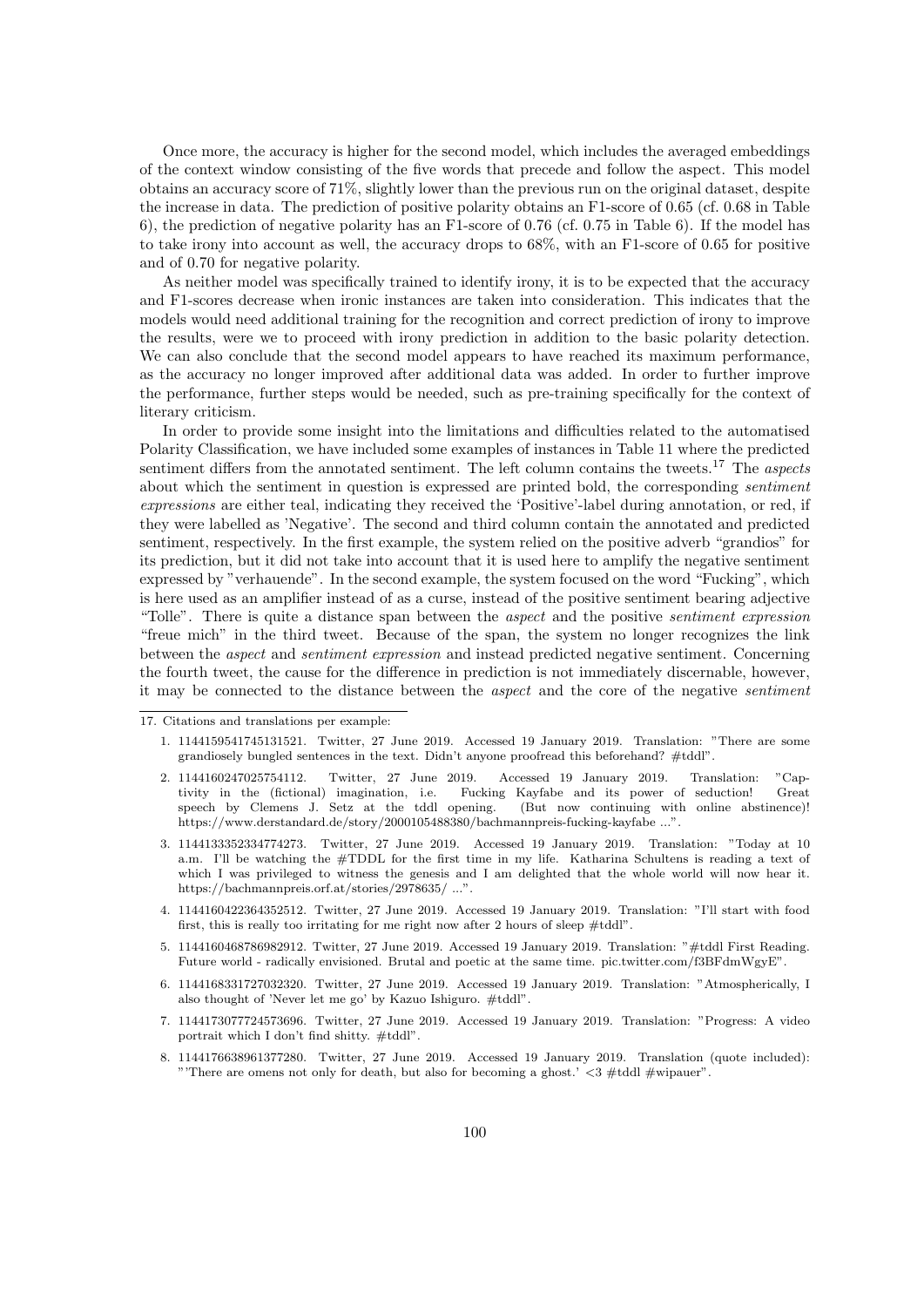|                | Tweet                                                                     | Annotated | Predicted |
|----------------|---------------------------------------------------------------------------|-----------|-----------|
|                |                                                                           | Sentiment | Sentiment |
| $\mathbf{1}$   | Da sind grandios verhauende Sätze im Text. Hat das denn vorher            | Negative  | Positive  |
|                | keiner lektoriert? #tddl                                                  |           |           |
| $\overline{2}$ | Die Gefangenschaft in der (fiktiven) Vorstellung, also Fucking Kayfabe    | Positive  | Negative  |
|                | und dessen Verführungs-Kraft! Tolle Rede von Clemens J. Setz              |           |           |
|                | zur tddl-Eröffnung. (Nun aber weiter mit der Online-Abstinenz)!           |           |           |
|                | https://www.derstandard.de/story/2000105488380/bachmannpreis-             |           |           |
|                | fucking-kayfabe                                                           |           |           |
| 3              | Heute um 10 Uhr gucke ich das erste Mal in meinem Leben bei den           | Positive  | Negative  |
|                | $\#\text{TDDL}$ rein. Katharina Schultens liest einen Text, dessen Genese |           |           |
|                | ich beiwohnen durfte und ich freue mich, dass ihn nun die ganze Welt      |           |           |
|                | hören wird. https://bachmannpreis.orf.at/stories/2978635/                 |           |           |
| $\overline{4}$ | Ich fang erst mal mit Essen an, das ist mir gerade echt zu nervig nach    | Negative  | Positive  |
|                | $2$ Std Schlaf #tddl                                                      |           |           |
| 5a             | #tddl Erste Lesung. Künftige Welt - radikal gedacht. Brutal und           | Positive  | Negative  |
|                | poetisch zugleich. pic.twitter.com/f3BFdmWgyE                             |           |           |
| 5 <sub>b</sub> | #tddl Erste Lesung. Künftige Welt - radikal gedacht. Brutal und           | Positive  | Negative  |
|                | poetisch zugleich. pic.twitter.com/f3BFdmWgyE                             |           |           |
| 6              | Atmosphärisch dachte ich auch an "Never let me go" von Kazuo              | Positive  | Negative  |
|                | Ishiguro. $\#tddl$                                                        |           |           |
| $\overline{7}$ | Fortschritt: Ein Videoporträt, das ich nicht scheisse finde. #tddl        | Positive  | Negative  |
| 8              | "Nicht nur für den Tod gibt es Vorzeichen, auch für die                   | Positive  | Negative  |
|                | Gespenstwerdung." $\langle 3 \text{ #tddl} \text{ #wipauer} \rangle$      |           |           |

Table 11: Examples of differences between annotated and predicted sentiment regarding the Polarity Classification.

expression ("nervig"), as well as the somewhat informal language use. The sentiment was predicted incorrectly twice for similar reasons in the following tweet. In both cases, the adverb "radikal" and the adjective "brutal" are interpreted as expressing negative sentiment by the system, whereas they are actually expressing positive sentiment in the context of literary criticism. The fifth tweet contains an implicit sentiment expression which is conveyed by the comparison to a celebrated novel and author. However, this is not "noticed" by the system due to a lack of explicit evaluative diction. In the next example, the system does not take the litotes, the negation of the negative adjective "scheisse", into account. The final tweet illustrates the difficulties caused by pictorial language, which is frequently used in social media contributions. The system does not recognize the heart-emoticon, which communicates a positive evaluation.

# 5. Conclusion and Future Work

In this research, we investigated an aspect-based sentiment analysis (ABSA) approach to discern the evaluative criteria used to differentiate between 'good' and 'bad' literature. To this end, we collected a corpus of German social media reviews from Twitter and manually labelled aspects, aspect categories, sentiment expressions and named entities. Next, machine learning experiments were performed to automatically predict aspect term categories and polarities. Supervised classification systems were trained using pre-trained BERT models in two different flavours: one where only the aspect embeddings were used, and a second one where an additional context window of five adjoining words in either direction of the aspect was considered. We show promising results, with an overall weighted F1-score of 83% for the coarse-grained and 73% for the fine-grained aspect category classification task, and 71% for the aspect sentiment prediction task.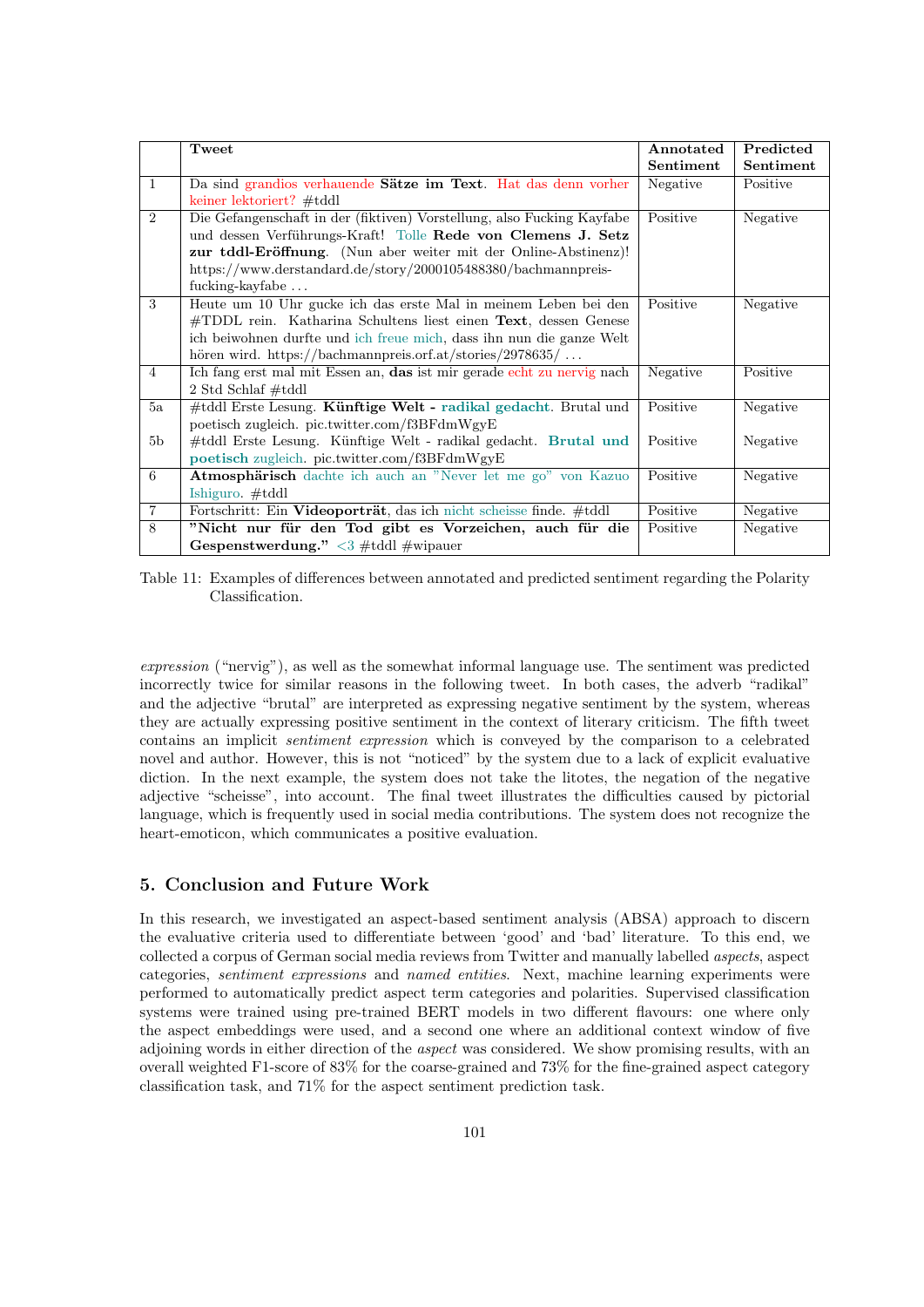In future work, we intend to pursue different directions to improve sentiment-based learning of the model. Firstly, we hypothesize that German BERT, which is trained on the German Wikipedia and other similar corpora with formal language, may lack inherent insight into social media language and its nuances. To this end, we propose to re-train German BERT with additional Twitter data. Secondly, as mentioned above, sentiment can be a multi-layered construct in the context of art reviewing. We therefore also hypothesise that simply a fraction of our corpus may not be sufficient to instil sufficient knowledge of the complications with polarities and aspect detection. To solve this issue, we propose to pre-train our version of German BERT with related English sentiment datasets, by translating them to German. We believe these two additional learning signals might be sufficient to outperform previous approaches to ABSA for literary reviews. In addition, we also plan to investigate a model to not simply classify the aspect categories, but to actively and automatically extract the aspect terms from literary reviews (Tulkens and van Cranenburgh 2020). This task will come with its own set of challenges, especially regarding the subcategories that obtained a lower F1-score in Section 4.3.1. On the one hand, the challenges will be related to the diversity of the target words that refer to a certain aspect. On the other hand, the task may also be complicated by the length of the strings, as for instance quotes or descriptions of a text's plot or content can sometimes be extensive.

## Acknowledgements

This research was supported by the Flemish Research Fund FWO-Flanders under project code G087119N.

## References

- Allington, Daniel (2016), 'Power to the Reader' or 'Degradation of Literary Taste'? Professional Critics and Amazon Customers as Reviewers of 'The Inheritance of Loss', Language and Literature 25 (3), pp. 254–278. https://doi.org/10.1177/0963947016652789.
- Balahur, Alexandra, Roman Klinger, Veronique Hoste, Carlo Strapparava, and Orphée De Clercq (2019), Proceedings of the Tenth Workshop on Computational Approaches to Subjectivity, Sentiment and Social Media Analysis, Association for Computational Linguistics.
- Berenike, Herrmann and Thomas C. Messerli (2019), Metaphors we read by: Finding metaphorical conceptualizations of reading in web 2.0 book reviews, DH2020 Conference.
- Bogaert, Xiana (2017), 'ICH WÜRDE AM LIEBSTEN MIT DER JURY DISKUTIEREN! #TDDL' - Der Ingeborg-Bachmann-Preis: Ein Vergleich zwischen der Jury- und Laienkritik auf Twitter., Master's thesis, Ghent University.
- Chong, Phillipa K. (2020), Inside the Critics' Circle: Book Reviewing in Uncertain Times, Princeton University Press. http://www.jstor.org/stable/j.ctvkwnph1.
- De Clercq, Orphée, Els Lefever, Gilles Jacobs, Tijl Carpels, and Véronique Hoste (2017), Hello ABSA! Collaboration between LT3 and Hello Customer to develop an aspect-based sentiment analysis pipeline, ATILA17 Conference (Tilburg University).
- De Greve, Lore and Martens, Gunther (2021), Wertung von Literatur 2.0 : eine digitale und literatursoziologische Analyse der Online-Twitter-Diskussion zu den Tagen der deutschsprachigen Literatur #tddl, in Ruf, Oliver and Winter, Christoph H., editor, Small critics: transmediale Konzepte feuilletonistischer Schreibweisen der Gegenwart, Vol. 3 of Mikrographien / Mikrokosmen. Kultur-, literatur- und medienwissenschaftliche Studien; Band 3, Königshausen & Neumann.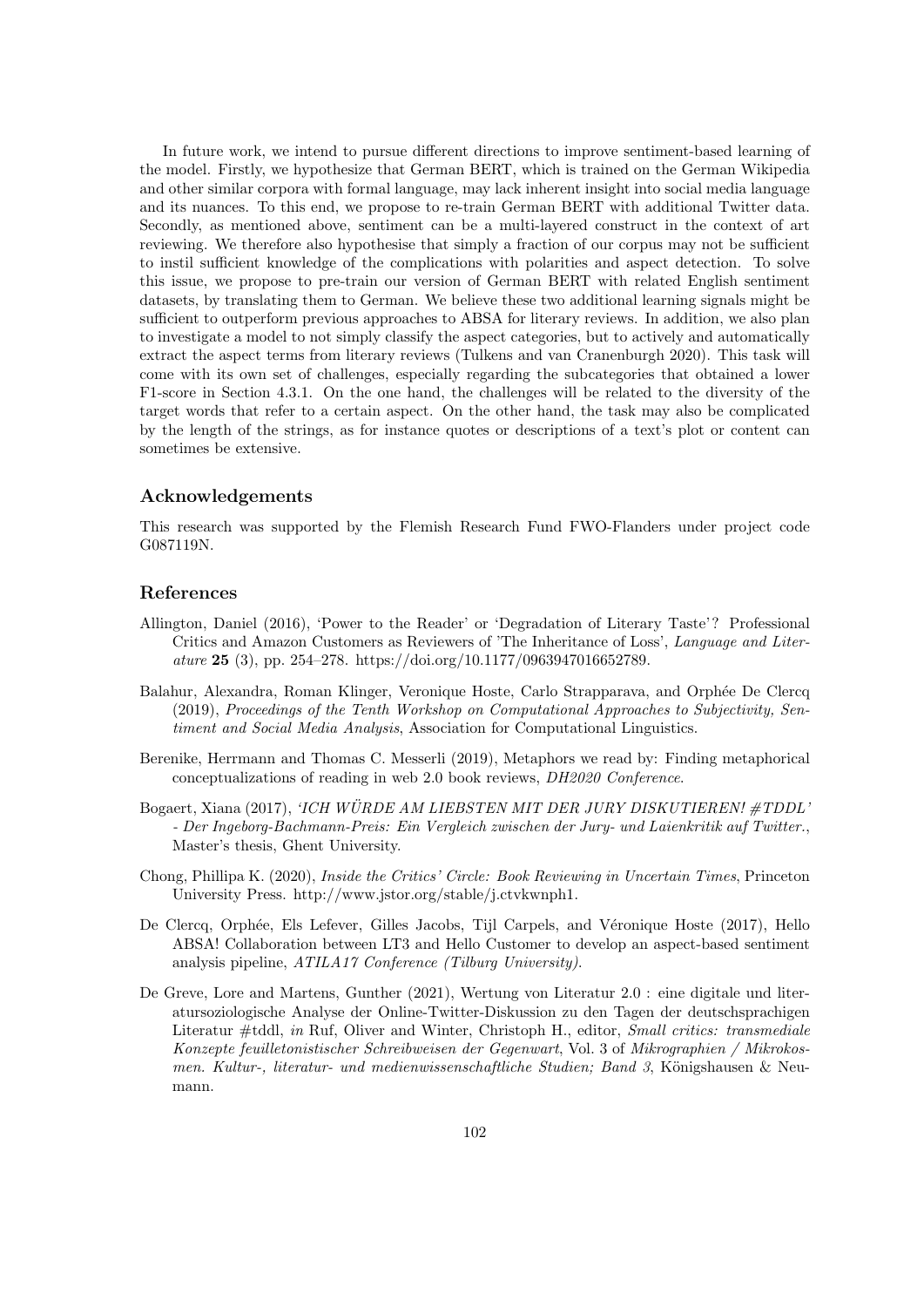- Dorleijn, Gillis J., Dirk De Geest, and Koen Rymenants (2009), Kritiek in crisistijd: Literaire kritiek in Nederland en Vlaanderen tijdens de jaren dertig, Nijmegen: Vantilt.
- English, James F. (2009), The Economy of Prestige: Prizes, Awards, and the Circulation of Cultural Value, Harvard University Press. https://books.google.be/books?id=vY3UOFDA2sAC.
- Fehle, Jakob, Thomas Schmidt, and Christian Wolff (2021), Lexicon-based Sentiment Analysis in German: Systematic Evaluation of Resources and Preprocessing Techniques, Proceedings of the 17th Conference on Natural Language Processing (KONVENS 2021), KONVENS 2021 Organizers, Düsseldorf, Germany, pp. 86–103. https://aclanthology.org/2021.konvens-1.8.
- Hofmann, Jan, Enrica Troiano, and Roman Klinger (2021), Emotion-Aware, Emotion-Agnostic, or Automatic: Corpus Creation Strategies to Obtain Cognitive Event Appraisal Annotations, Proceedings of the 11th Workshop on Computational Approaches to Subjectivity, Sentiment and Social Media Analysis.
- Hu, Minqing and Bing Liu (2004), Mining and summarizing customer reviews, Proceedings of the tenth ACM SIGKDD international conference on Knowledge discovery and data mining, Acm, New York, NY, pp. 168–177.
- Jacobs, Arthur M., Berenike Herrmann, Gerhard Lauer, Jana Lüdtke, and Sascha Schroeder (2020), Sentiment Analysis of Children and Youth Literature: Is There a Pollyanna Effect?, Frontiers in Psychology 11, pp. 2310. https://www.frontiersin.org/article/10.3389/fpsyg.2020.574746.
- Jurafsky, Dan, Victor Chahuneau, Bryan R. Routledge, and Noah A. Smith (2016), Linguistic Markers of Status in Food Culture: Bourdieu's Distinction in a Menu Corpus, Cultural Analytics.
- Kellermann, Holger and Gabriele Mehling (2017), Laienrezensionen auf amazon.de im Spannungsfeld zwischen Alltagskommunikation und professioneller Literaturkritik., Würzburg: Königshausen und Neumann, pp. 173–202.
- Kellermann, Holger, Gabriele Mehling, and Martin Rehfeldt (2016), Wie bewerten Laienrezensenten? Ausgewählte Ergebnisse einer inhaltsanalytischen Studie., Würzburg: Königshausen und Neumann, pp. 229–238.
- Kempke, Kevin, Lena Vöcklinghuis, and Miriam Zeh (2019), Institutsprosa: Literaturwissenschaftliche Perspektiven auf akademischen Schreibschulen, Leipzig : Spector Books.
- Klie, Jan-Christoph, Michael Bugert, Beto Boullosa, Richard Eckart de Castilho, and Iryna Gurevych (2018), The inception platform: Machine-assisted and knowledge-oriented interactive annotation, Proceedings of the 27th International Conference on Computational Linguistics: System Demonstrations, Association for Computational Linguistics, pp. 5–9. http://tubiblio.ulb.tu-darmstadt.de/106270/.
- Liu, Bing (2012), Sentiment analysis and opinion mining, Synthesis lectures on human language technologies  $5(1)$ , pp. 1–167, Morgan & Claypool Publishers.
- Löffler, Sigrid (2017), Danke, kein Bedarf? Wie die totgesagte Literaturkritik ihr Ableben überleben könnte, Stimmen der Zeit <Freiburg, Breisgau > 235 (12), pp. 850–814.
- Moser, Doris and Claudia Dürr (2021), *Über Bücher reden: Literaturrezeption in Lesegemein*schaften, V&R unipress, Göttingen. Google-Books-ID: cok7EAAAQBAJ.
- Peplow, David, Joan Swann, Paola Trimarco, and Sara Whiteley, editors (2015), The Discourse of Reading Groups: Integrating Cognitive and Sociocultural Perspectives, Routledge, London. Google-Books-ID: GJz4CgAAQBAJ.